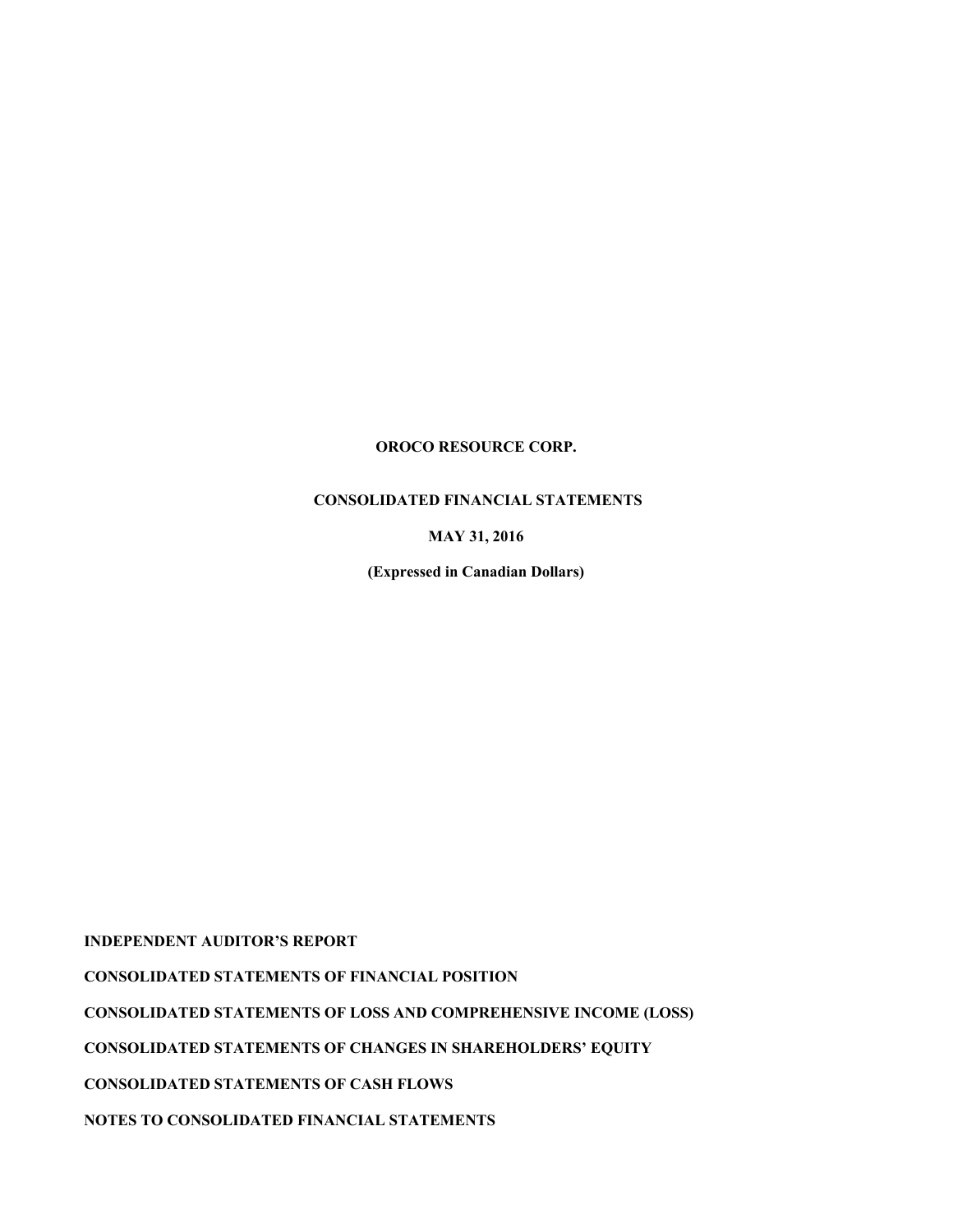# $D$ AVIDSON  $\&$  COMPANY LLP  $\_\_\_\_\$ Chartered Professional Accountants

# **INDEPENDENT AUDITORS' REPORT**

To the Shareholders of Oroco Resource Corp.

We have audited the accompanying consolidated financial statements of Oroco Resource Corp., which comprise the consolidated statements of financial position as at May 31, 2016 and 2015 and the consolidated statements of loss and comprehensive income (loss), changes in shareholders' equity and cash flows for the years then ended, and a summary of significant accounting policies and other explanatory information.

#### *Management's Responsibility for the Consolidated Financial Statements*

Management is responsible for the preparation and fair presentation of these consolidated financial statements in accordance with International Financial Reporting Standards, and for such internal control as management determines is necessary to enable the preparation of consolidated financial statements that are free from material misstatement, whether due to fraud or error.

#### *Auditors' Responsibility*

Our responsibility is to express an opinion on these consolidated financial statements based on our audits. We conducted our audits in accordance with Canadian generally accepted auditing standards. Those standards require that we comply with ethical requirements and plan and perform the audit to obtain reasonable assurance about whether the consolidated financial statements are free from material misstatement.

An audit involves performing procedures to obtain audit evidence about the amounts and disclosures in the consolidated financial statements. The procedures selected depend on the auditors' judgment, including the assessment of the risks of material misstatement of the consolidated financial statements, whether due to fraud or error. In making those risk assessments, the auditor considers internal control relevant to the entity's preparation and fair presentation of the consolidated financial statements in order to design audit procedures that are appropriate in the circumstances, but not for the purpose of expressing an opinion on the effectiveness of the entity's internal control. An audit also includes evaluating the appropriateness of accounting policies used and the reasonableness of accounting estimates made by management, as well as evaluating the overall presentation of the consolidated financial statements.

We believe that the audit evidence we have obtained in our audits is sufficient and appropriate to provide a basis for our audit opinion.

#### *Opinion*

In our opinion, these consolidated financial statements present fairly, in all material respects, the financial position of Oroco Resource Corp. as at May 31, 2016 and 2015 and its financial performance and its cash flows for the years then ended in accordance with International Financial Reporting Standards.

# **"DAVIDSON & COMPANY LLP"**

September 26, 2016



Vancouver, Canada Chartered Professional Accountants

1200 - 609 Granville Street, P.O. Box 10372, Pacific Centre, Vancouver, B.C., Canada V7Y 1G6 Telephone (604) 687-0947 Davidson-co.com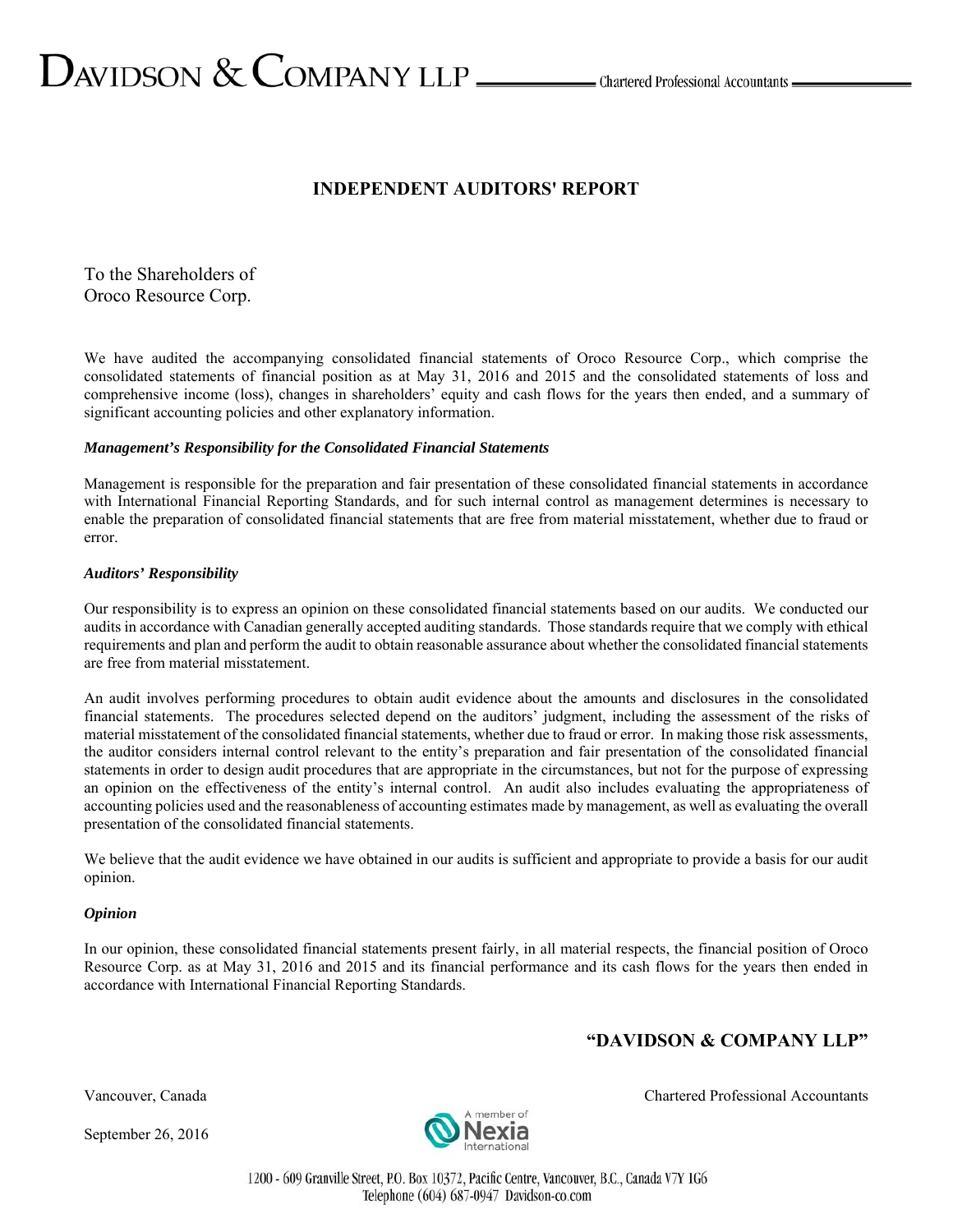#### **OROCO RESOURCE CORP.**

CONSOLIDATED STATEMENTS OF FINANCIAL POSITION (Expressed in Canadian Dollars) AS AT MAY 31

|                                                          |               | 2016                    |               | 2015                    |
|----------------------------------------------------------|---------------|-------------------------|---------------|-------------------------|
|                                                          |               |                         |               |                         |
| <b>ASSETS</b>                                            |               |                         |               |                         |
| Current                                                  |               |                         |               |                         |
| Cash                                                     | $\mathcal{S}$ | 407,127                 | \$            | 419,986                 |
| Receivables                                              |               | 384,907                 |               | 25,859                  |
| Prepaid expenses and advances                            |               | 8,826                   |               | 6,023                   |
| First note receivable (Notes 5 and 6)                    |               | 1,055,355               |               | 1,243,700               |
| Second note receivable (Notes 5 and 6)                   |               |                         |               | 1,650,000               |
|                                                          |               | 1,856,215               |               | 3,345,568               |
| Available for sale securities (Notes 5 and 7)            |               | 2,028,365               |               | 382,500                 |
| <b>Exploration and evaluation assets (Note 4)</b>        |               | 250,355                 |               | 219,837                 |
| <b>Equipment</b> (Note 8)                                |               | 9,617                   |               | 11,546                  |
|                                                          | \$            |                         | \$            |                         |
|                                                          |               | 4,144,552               |               | 3,959,451               |
| <b>LIABILITIES AND SHAREHOLDERS' EQUITY</b>              |               |                         |               |                         |
| <b>Current</b><br>Trade payables and accrued liabilities | \$            | 260,279                 | $\mathcal{S}$ | 464,544                 |
| <b>Deferred tax liability (Note 13)</b>                  |               | 13,443                  |               | 13,443                  |
|                                                          |               | 273,722                 |               | 477,987                 |
|                                                          |               |                         |               |                         |
| Shareholders' equity                                     |               |                         |               |                         |
| Share capital (Note 10)<br>Reserves (Note 10)            |               | 16,973,847<br>3,238,582 |               | 16,973,847<br>2,110,254 |
| Deficit                                                  |               | (16, 341, 599)          |               | (15,602,637)            |
|                                                          |               |                         |               |                         |
|                                                          |               | 3,870,830               |               | 3,481,464               |
|                                                          | \$            | 4,144,552               | \$            | 3,959,451               |
|                                                          |               |                         |               |                         |

**Nature of operations and going concern** (Note 1) **Contingency** (Note 16) **Subsequent event** (Note 17)

# **Approved on behalf of the Board:**

*"Craig Dalziel" "Steve Vanry"* 

Craig Dalziel – Director Steve Vanry – Director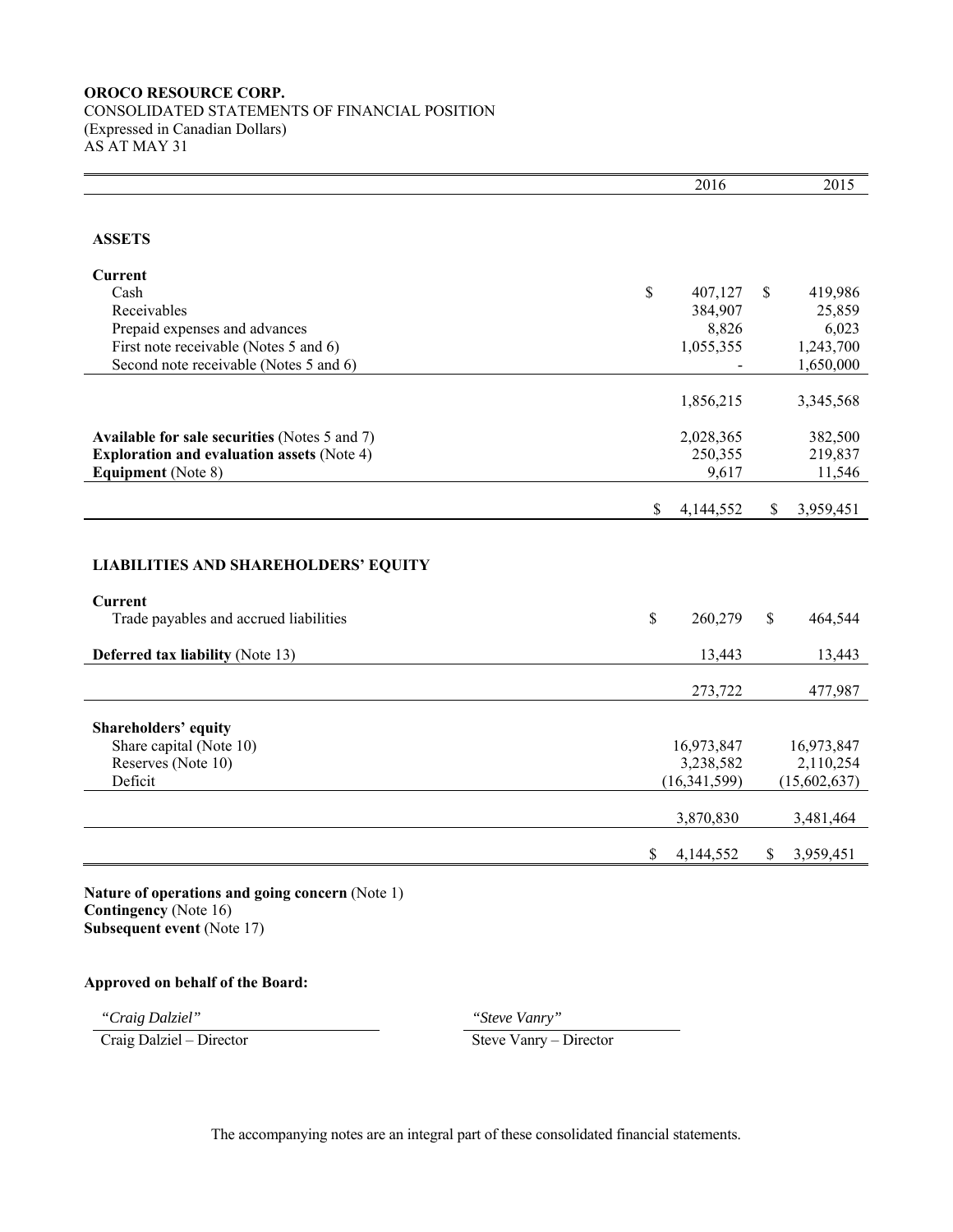# **OROCO RESOURCE CORP.**

CONSOLIDATED STATEMENTS OF LOSS AND COMPREHENSIVE INCOME (LOSS) (Expressed in Canadian Dollars) YEAR ENDED MAY 31

|                                                                | 2016         | 2015                                |
|----------------------------------------------------------------|--------------|-------------------------------------|
|                                                                |              |                                     |
| <b>Expenses</b>                                                | \$<br>17,613 | \$                                  |
| Business development                                           | 1,929        |                                     |
| Depreciation                                                   | 108,600      | 2,453                               |
| Consulting fees (Note 11)                                      |              | 106,290                             |
| Foreign currency gain                                          | (62, 841)    | (220, 885)                          |
| Management and director fees (Note 11)                         | 239,000      | 204,250                             |
| Office and general                                             | 96,086       | 91,517                              |
| Professional fees (Note 11)                                    | 215,614      | 323,859                             |
| Property investigation costs                                   | 32,881       |                                     |
| Rent                                                           | 61,129       | 39,566                              |
| Shareholder communications and investor relations              | 10,945       | 3,366                               |
| Transfer agent and filing fees                                 | 18,145       | 20,739                              |
| Travel                                                         | 17,278       | 15,719                              |
| <b>Operating loss</b>                                          | (756, 379)   | (586, 874)                          |
|                                                                |              |                                     |
| Gain on recovery of note receivable (Note 7)                   | 51,015       |                                     |
| Gain on settlement of accounts payable (Notes 9 and 16)        | 69,612       | 92,209                              |
| Gain on sale of available for sale securities (Note 7)         | 277,498      | 57,561                              |
| Gain on sale of subsidiary                                     | 5,171        |                                     |
| Interest income                                                | 134,579      | 126,046                             |
| Loss on valuation of second note receivable (Note 6)           | (577,500)    | (1,650,000)                         |
| Other income (Note 6)                                          | 132,683      |                                     |
| Permanent impairment of available for sale securities (Note 7) | (328, 125)   | (227, 288)                          |
| Recovery on property previously sold (Note 5)                  | 248,828      | 216,000                             |
| Royalty revenue                                                | 3,656        | 10,931                              |
|                                                                | 17,417       | (1,374,541)                         |
|                                                                |              |                                     |
| Loss for the year                                              | (738,962)    | (1,961,415)                         |
|                                                                |              |                                     |
| Reclassification of gain on disposal included in loss          |              | (57, 561)                           |
| Unrealized gain (loss) on fair value of available for sale     |              |                                     |
| securities (Note 7)                                            | 1,128,328    | (377, 452)                          |
| Reclassification of permanent loss on available for sale       |              |                                     |
| securities                                                     |              | 227,288                             |
|                                                                |              |                                     |
| Loss and comprehensive income (loss) for the year              | 389,366      | (2,169,140)<br>S.                   |
| Basic and diluted loss per common shares                       | \$<br>(0.01) | $\boldsymbol{\mathsf{S}}$<br>(0.03) |
|                                                                |              |                                     |
| Weighted average number of common shares                       |              |                                     |
| outstanding - basic and diluted                                | 77,947,405   | 77,947,405                          |
|                                                                |              |                                     |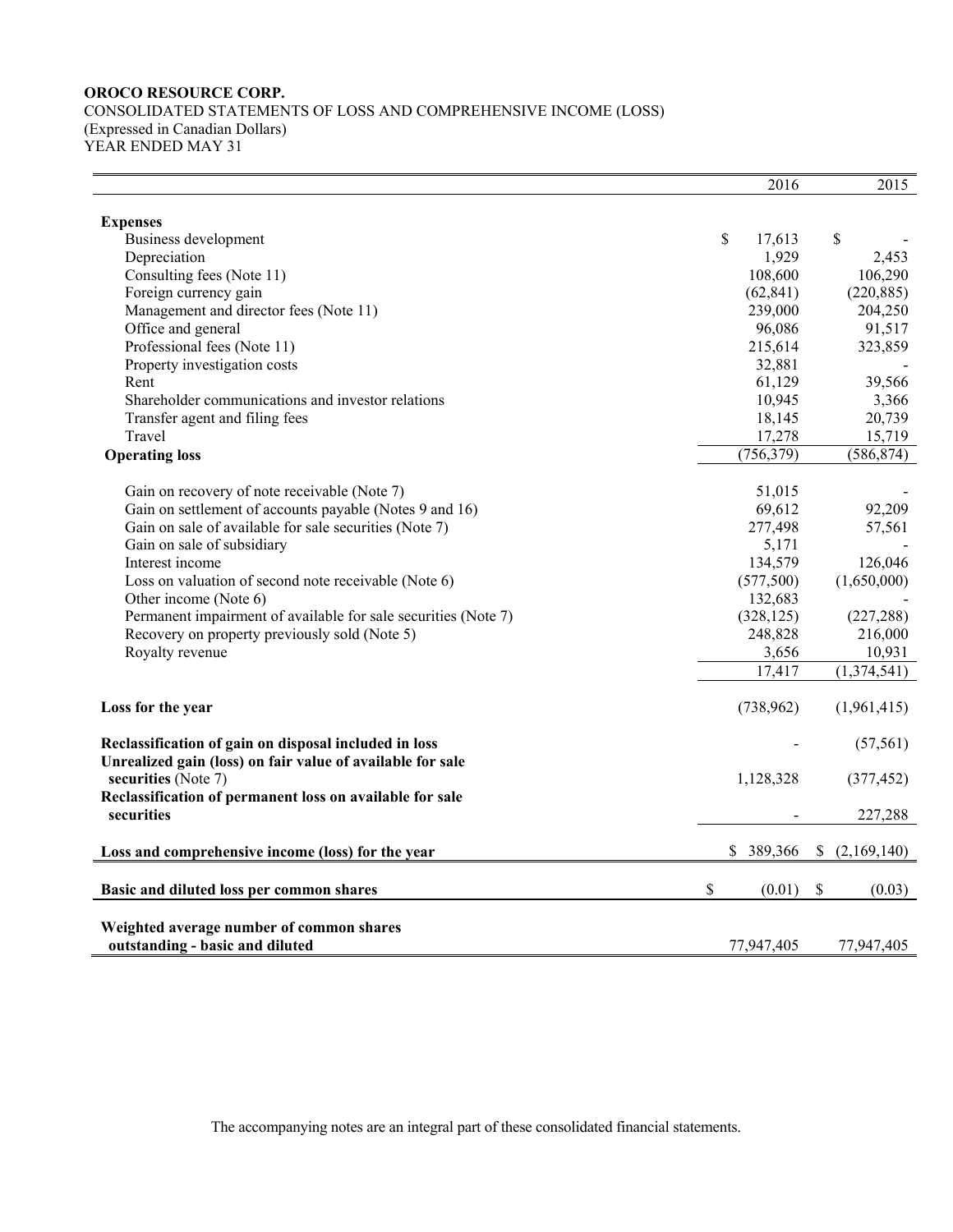## **OROCO RESOURCE CORP**. CONSOLIDATED STATEMENTS OF CHANGES IN SHAREHOLDERS' EQUITY (Expressed in Canadian Dollars)

|                                                                              | Share Capital |                 | Reserves                         |                             |                |             |
|------------------------------------------------------------------------------|---------------|-----------------|----------------------------------|-----------------------------|----------------|-------------|
|                                                                              | Number        | Amount          | Other<br>comprehensive<br>income | Stock option<br>and warrant | Deficit        | Total       |
|                                                                              |               | \$              | S                                | \$                          | \$             | \$          |
| May 31, 2014<br>Reclassification of gain on sale of                          | 77,947,405    | 16,973,847      | 207,725                          | 2,110,254                   | (13, 641, 222) | 5,650,604   |
| available for securities                                                     |               |                 | (57, 561)                        |                             |                | (57, 561)   |
| Unrealized loss on fair value of<br>available for sale securities            |               |                 | (377, 452)                       |                             |                | (377, 452)  |
| Reclassification of permanent impairment<br>of available for sale securities |               | $\qquad \qquad$ | 227,288                          |                             |                | 227,288     |
| Loss for the year                                                            |               |                 |                                  |                             | (1,961,415)    | (1,961,415) |
| May 31, 2015                                                                 | 77,947,405    | 16,973,847      |                                  | 2,110,254                   | (15,602,637)   | 3,481,464   |
| Unrealized gain on fair value of<br>available for sale securities            |               |                 | 1,128,328                        |                             |                | 1,128,328   |
| Loss for the year                                                            |               |                 |                                  |                             | (738, 962)     | (738, 962)  |
| May 31, 2016                                                                 | 77,947,405    | 16,973,847      | 1,128,328                        | 2,110,254                   | (16,341,599)   | 3,870,830   |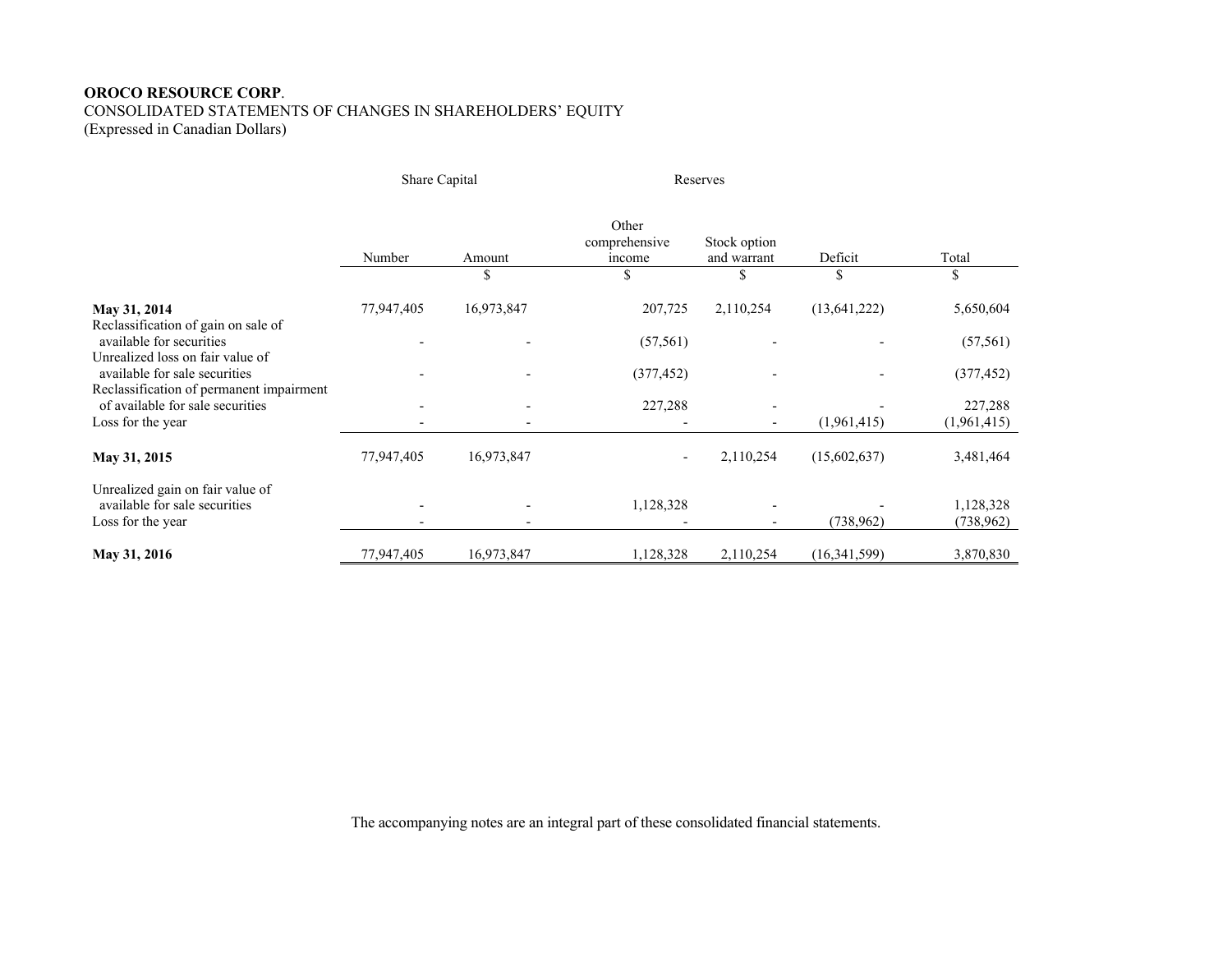## **OROCO RESOURCE CORP.**

CONSOLIDATED STATEMENTS OF CASH FLOWS (Expressed in Canadian Dollars) YEAR ENDED MAY 31

|                                                       | 2016            | 2015              |
|-------------------------------------------------------|-----------------|-------------------|
| <b>CASH FLOWS FROM OPERATING ACTIVITIES</b>           |                 |                   |
| Loss for the year                                     | \$<br>(738,962) | \$<br>(1,961,415) |
| Adjusted for items not involving cash:                |                 |                   |
| Depreciation                                          | 1,929           | 2,453             |
| Gain on sale of available for sale securities         | (277, 498)      | (57, 561)         |
| Gain on recovery of note receivable                   | (51,015)        |                   |
| Loss on valuation of second note receivable           | 577,500         | 1,650,000         |
| Accrued royalty income                                | (3,656)         | (10, 931)         |
| Foreign exchange gain                                 | (81,045)        | (238,708)         |
| Accrued interest income                               | (109, 571)      | (126, 044)        |
| Gain on settlement of accounts payable                | (69, 612)       | (92,209)          |
| Recovery on property previously sold                  | (248, 828)      | (216,000)         |
| Permanent impairment of available for sale securities | 328,125         | 227,288           |
| Gain on sale of subsidiary                            | (5,171)         |                   |
| Changes in working capital items:                     |                 |                   |
| Receivables                                           | (128, 717)      | (3,343)           |
| Prepaid expenses                                      | (2,803)         | 7,575             |
| Trade payables and accrued liabilities                | (134, 819)      | (6, 877)          |
| Net cash used in operating activities                 | (944, 143)      | (825,772)         |
| <b>CASH FLOWS FROM INVESTING ACTIVITIES</b>           |                 |                   |
| Exploration and evaluation expenditures               | (30, 352)       | (41,203)          |
| Proceeds on sale of available for sale securities     | 1,160,711       | 287,371           |
| Acquisition of available for sale securities          | (304, 550)      | (423)             |
| Royalty revenue                                       | 134             | 39,034            |
| Interest income on first note receivable              | 42,861          | 215,109           |
| First note receivable                                 | 66,310          | 615,548           |
| Cash given up on sale of subsidiary                   | (3,830)         |                   |
| Net cash provided by investing activities             | 931,284         | 1,115,436         |
| Change in cash                                        | (12, 859)       | 289,664           |
| Cash, beginning of year                               | 419,986         | 130,322           |
| Cash, end of year                                     | \$<br>407,127   | \$<br>419,986     |

**Supplemental cash flow information** (Note 14)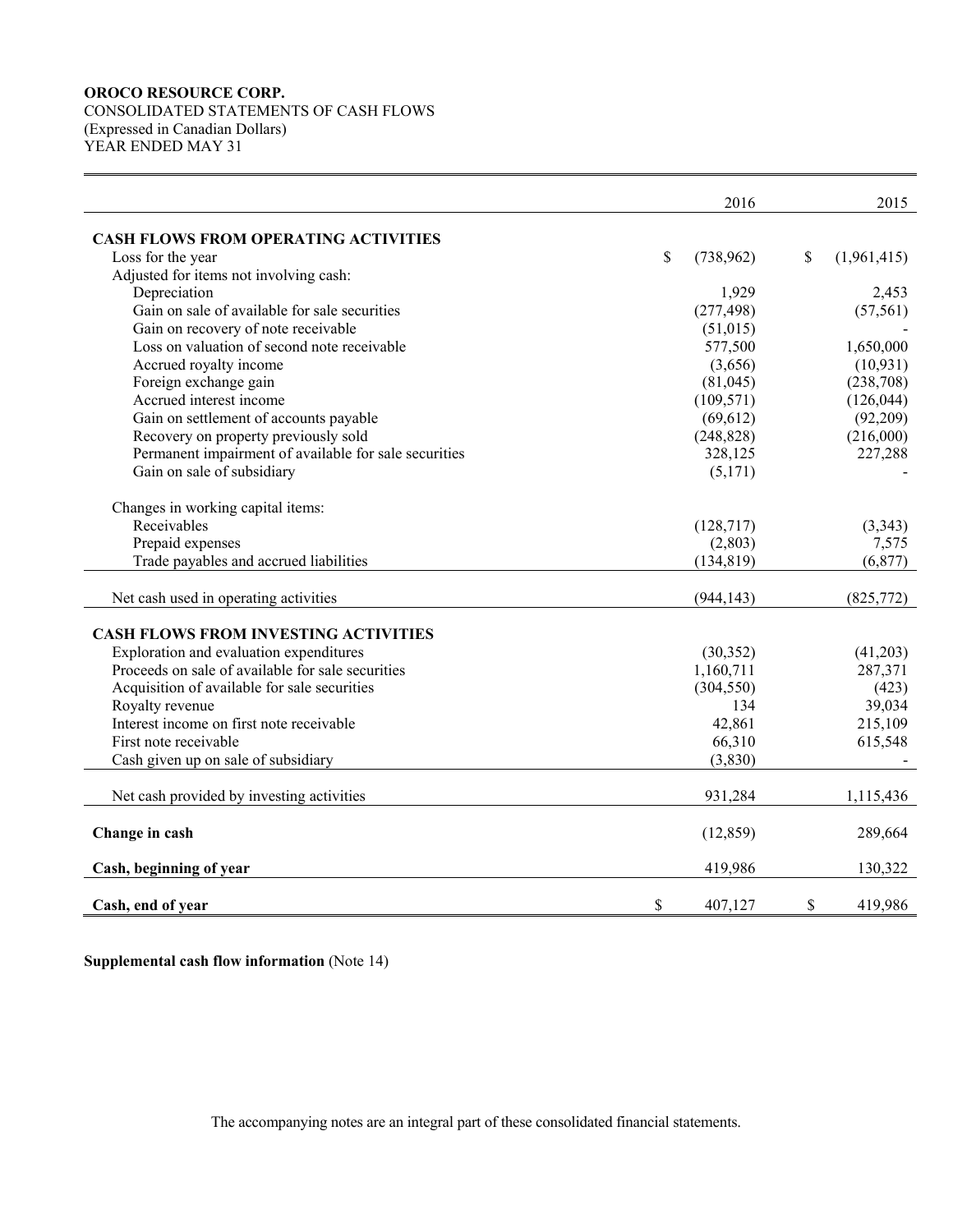# **1. NATURE OF OPERATIONS AND GOING CONCERN**

Oroco Resource Corp. (the "Company") was incorporated on July 7, 2006 under the Business Corporations Act of British Columbia and is in the business of acquiring, exploring and developing exploration and evaluation assets in Mexico. The Company is listed on the TSX Venture Exchange (the "TSX-V").

The Company's head office and principal address is located at #1502 - 1166 Alberni Street, Vancouver, British Columbia, Canada, V6E 3Z3.

The Company is in the exploration stage and has not yet determined whether these exploration and evaluation assets contain reserves that are economically recoverable. The recoverability of amounts shown for exploration and evaluation assets and related deferred exploration expenditures are dependent upon the discovery of economically recoverable reserves, the ability of the Company to obtain necessary financing to complete the development of the mineral properties and upon future profitable production or proceeds from the disposition thereof.

The Company's exploration and evaluation assets consist of the Xochipala and Salvador properties in Guerrero State, Mexico. The outlook for the Company is tied to successfully collecting payment of the debt receivable from Goldgroup Mining Inc. ("Goldgroup") (collected subsequent to year end (Note 6)), realizing on the value of the available for sale securities it holds, raising the financing necessary to maintain operations thereafter, and ultimately on generating future profitable operations.

## **2. BASIS OF PRESENTATION**

#### **Statement of compliance**

These consolidated financial statements have been prepared in accordance with International Financial Reporting Standards ("IFRS") as issued by the International Accounting Standards Board ("IASB") and interpretations of the International Financial Reporting Interpretations Committee ("IFRIC").

These consolidated financial statements were authorized by the Audit Committee and Board of Directors of the Company on September 26, 2016.

#### **Basis of presentation**

These consolidated financial statements have been prepared on a historical cost basis, using the accrual basis of accounting, except for cash flow information and certain financial assets that are measured at fair value as explained in the significant accounting policies set out in Note 3.

The accounting policies set out below have been applied consistently to all years presented in these consolidated financial statements.

#### **Functional and presentation currency**

These consolidated financial statements are presented in Canadian dollars, unless otherwise noted, which is the functional currency of the parent and of its subsidiaries.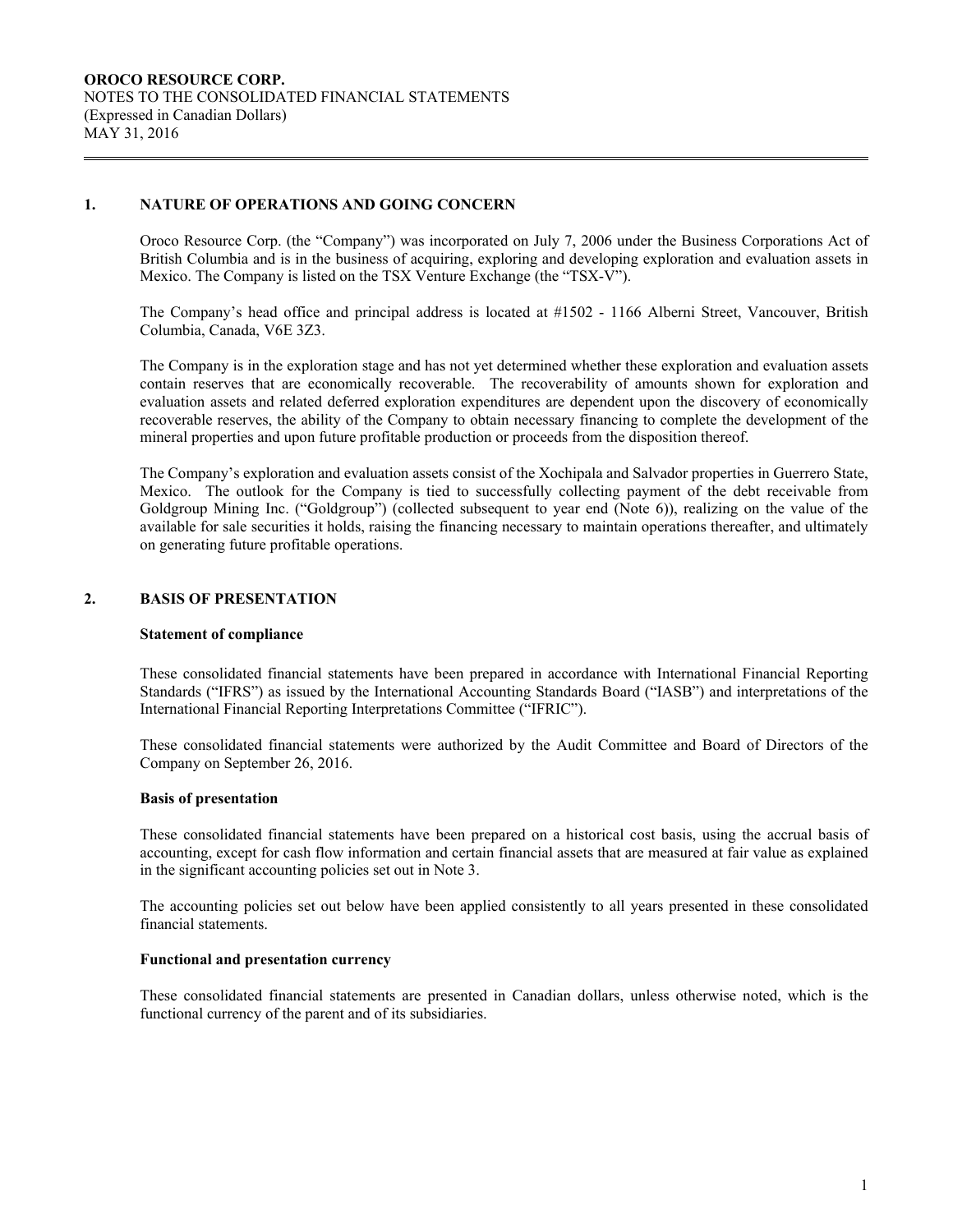## 2. **BASIS OF PRESENTATION** (cont'd...)

#### **Basis of consolidation**

These consolidated financial statements include the accounts of the Company and its direct wholly-owned subsidiaries. Control exists when the Company possesses power over an investee, has exposure to variable returns from the investee and has the ability to use its power over the investee to affect its returns. Intercompany balances and transactions, and any unrealized income and expenses arising from intercompany transactions, are eliminated in preparing the consolidated financial statements.

| Name of Subsidiary                                 | Country<br>of<br>Incorporation | Percentage of<br>Ownership | Principal Activity           |
|----------------------------------------------------|--------------------------------|----------------------------|------------------------------|
| Minera Xochipala S.A. de C.V. ("Minera Xochipala") | Mexico                         | $100\%$                    | <b>Exploration</b> in Mexico |
| 0973496 B.C. Ltd.                                  | Canada                         | 100%                       | Holding company              |

On February 26, 2016, the Company sold Xochipala Gold, S.A. de C.V. ("Xochipala Gold"), a nominal company, for \$9,001, resulting in a gain on sale of subsidiary of \$5,171.

#### **Significant estimates**

The preparation of these consolidated financial statements requires the Company to make estimates and assumptions concerning the future. The Company's management reviews these estimates and underlying assumptions on an ongoing basis, based on experience and other factors, including expectations of future events that are believed to be reasonable under the circumstances. Revisions to estimates are adjusted for prospectively in the period in which the estimates are revised.

Critical accounting estimates are estimates and assumptions made by management that may result in a material adjustment to the carrying amount of assets and liabilities within the next financial year and are, but are not limited to, the following:

Share-based payments - The fair value of stock options issued are subject to the limitation of the Black-Scholes option pricing model which incorporates market data and which involves uncertainty and subjectivity in estimates used by management in the assumptions. Changes in the input assumptions can materially affect the fair value estimate of stock options.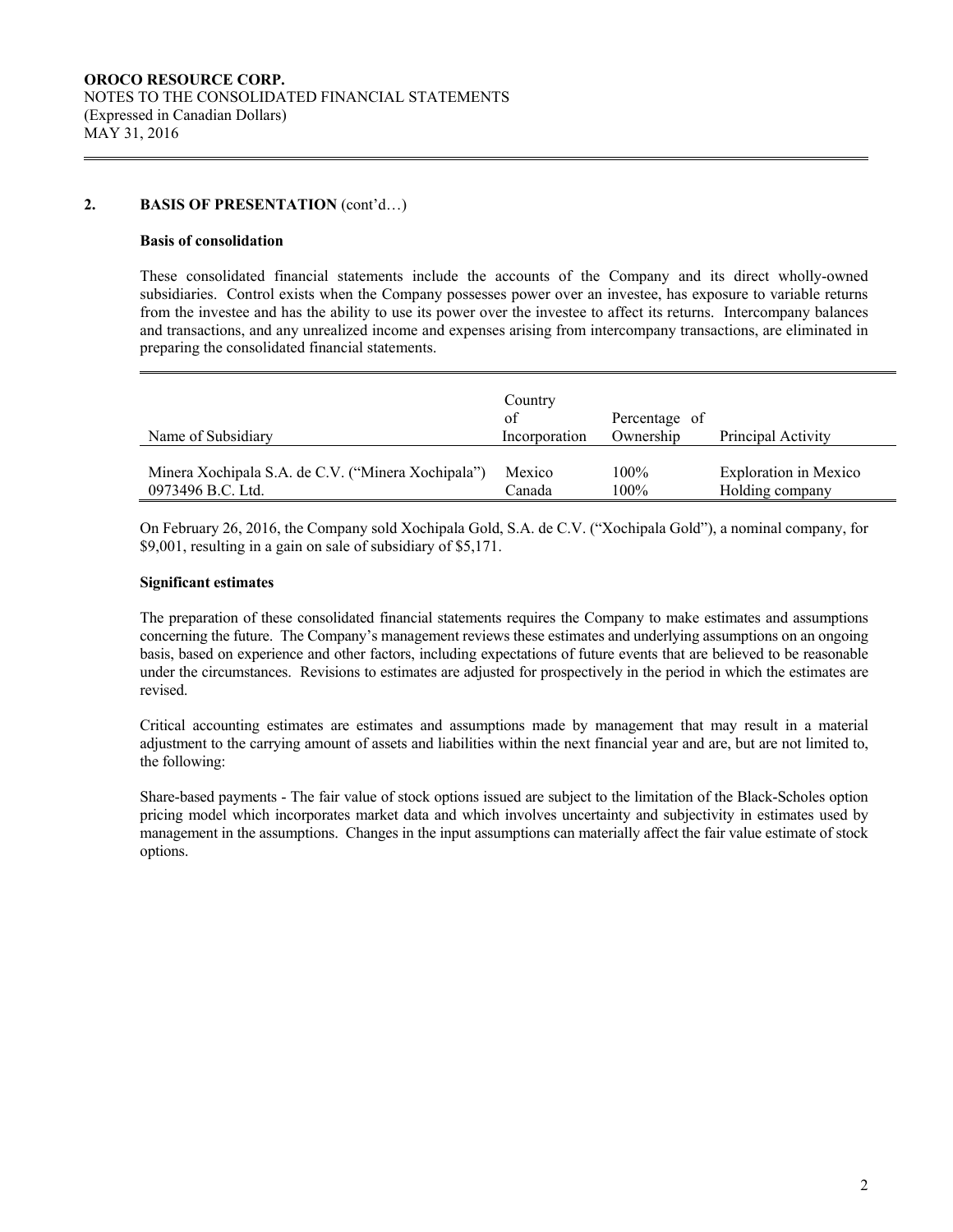## 2. **BASIS OF PRESENTATION** (cont'd...)

#### **Significant estimates** (cont'd…)

Recovery of deferred tax assets - Judgment is required in determining whether deferred tax assets are recognized in the statement of financial position. Deferred tax assets, including those arising from unutilized tax losses, require management to assess the likelihood that the Company will generate taxable earnings in future periods, in order to utilize recognized deferred tax assets. Estimates of future taxable income are based on forecast cash flows from operations and the application of existing tax laws in each jurisdiction. To the extent that future cash flows and taxable income differ significantly from estimates, the ability of the Company to realize the net deferred tax assets recorded at the date of the statement of financial position could be impacted.

Additionally, future changes in tax laws in the jurisdictions in which the Company operates could limit the ability of the Company to obtain tax deductions in future periods.

The Company has not recorded any deferred tax assets.

Valuation of First Note receivable and IVA - The value of the First Note receivable and the IVA are based on management's assessment of collectability and probability of recovery as disclosed in Notes 5 and 6.

Valuation of production royalty – The Company is entitled to royalty income as disclosed in Note 5. The Company has estimated the value of the production royalty to be \$Nil due to lack of certainty of future ongoing production and values.

The carrying value and the recoverability of exploration and evaluation assets – Management has determined that exploration, evaluation and related costs incurred, which were capitalized may have future economic benefits and may be economically recoverable. Management uses several criteria in its assessments of economic recoverability and probability of future economic benefits including geologic and other technical information, history of conversion of mineral deposits with similar characteristics to its own properties to proven and probable mineral reserves, scoping and feasibility studies, accessible facilities and existing permits.

#### **Significant judgments**

Information about critical judgments in applying accounting policies that have the most significant effect on the amounts recognized in the consolidated financial statements are, but are not limited to, the following:

Determination of functional currency - The functional currency of the Company and its subsidiaries is the currency of the primary economic environment in which each entity operates. The Company has determined the functional currency of each entity to be the Canadian dollar. Determination of the functional currency may involve certain judgments to determine the primary economic environment. The functional currency may change if there is a change in events and conditions which determines the primary economic environment.

#### **3. SIGNIFICANT ACCOUNTING POLICIES**

#### **Financial assets**

All financial assets are initially recorded at fair value and designated upon inception into one of the following four categories: held to maturity, available for sale, loans and receivables or at fair value through profit or loss ("FVTPL").

Financial assets classified as FVTPL are measured at fair value with unrealized gains and losses recognized through profit or loss. The Company's cash and Second Note receivable are classified as FVTPL.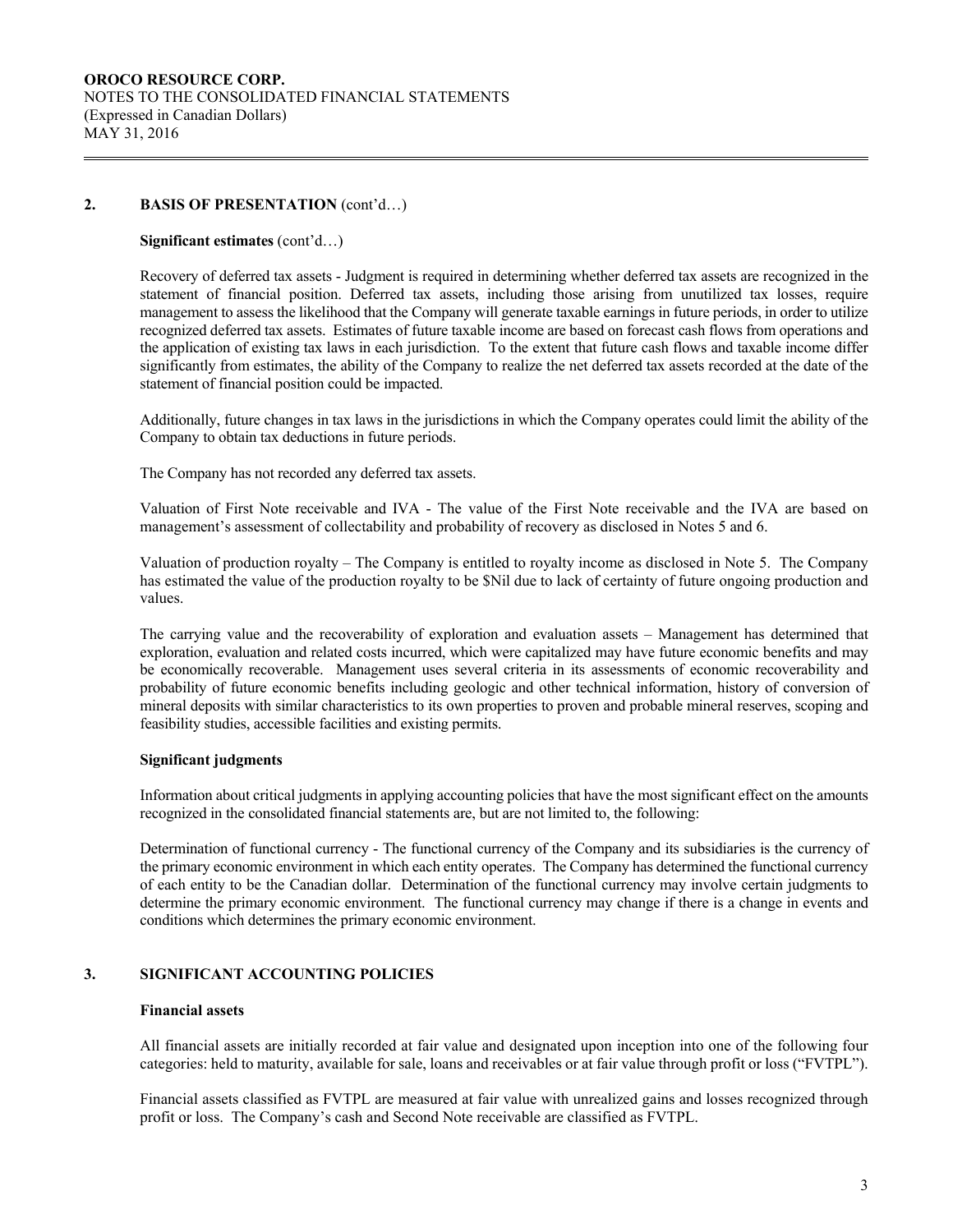# **3. SIGNIFICANT ACCOUNTING POLICIES** (cont'd…)

#### **Financial assets** (cont'd…)

Financial assets classified as loans and receivables and held to maturity assets are measured at amortized cost. The Company's receivables and First Note receivable are classified as loans and receivables.

Financial assets classified as available for sale are measured at fair value with unrealized gains and losses recognized in other comprehensive income and loss except for losses in value that are considered other than temporary which are recognized in profit or loss. Available for sale securities have been classified as available for sale assets.

Transaction costs associated with FVTPL financial assets are expensed as incurred, while transaction costs associated with all other financial assets are included in the initial carrying amount of the asset.

#### **Financial liabilities**

All financial liabilities are initially recorded at fair value and designated upon inception as FVTPL or other financial liabilities. The Company has not classified any financial liabilities as FVTPL.

Financial liabilities classified as other financial liabilities are initially recognized at fair value less directly attributable transaction costs. After initial recognition, other financial liabilities are subsequently measured at amortized cost using the effective interest rate method. The effective interest rate method is a method of calculating the amortized cost of a financial liability and of allocating interest expense over the relevant period. The effective interest rate is the rate that discounts estimated future cash payments through the expected life of the financial liability, or, where appropriate, a shorter period. The Company's trade payables and accrued liabilities are classified as other financial liabilities.

Financial liabilities classified as FVTPL include financial liabilities held for trading and financial liabilities designated upon initial recognition as FVTPL. Derivatives, including separated embedded derivatives are also classified as held for trading and recognized at fair value with changes in fair value recognized in profit or loss unless they are designated as effective hedging instruments. Fair value changes on financial liabilities classified as FVTPL are recognized in profit or loss.

#### **Exploration and evaluation assets**

Exploration and evaluation assets include the costs of acquiring licenses, costs associated with exploration and evaluation activity, and the fair value (at acquisition date) of exploration and evaluation assets acquired in a business combination. All costs related to the acquisition, exploration and development of exploration and evaluation assets are capitalized by property as an intangible asset. Costs incurred before the Company has obtained the legal rights to explore an area are charged to operations.

Exploration and evaluation assets are assessed for impairment if (i) sufficient data exists to determine technical feasibility and commercial viability and (ii) facts and circumstances suggest that the carrying amount exceeds the recoverable amount.

Once the technical feasibility and commercial viability of the extraction of mineral resources in an area of interest are demonstrable, exploration and evaluation assets attributable to that area of interest are first tested for impairment and then reclassified to mining property and development assets within property, plant and equipment.

Recoverability of the carrying amount of the exploration and evaluation assets is dependent on successful development and commercial exploitation, or alternatively, sale of the respective areas of interest.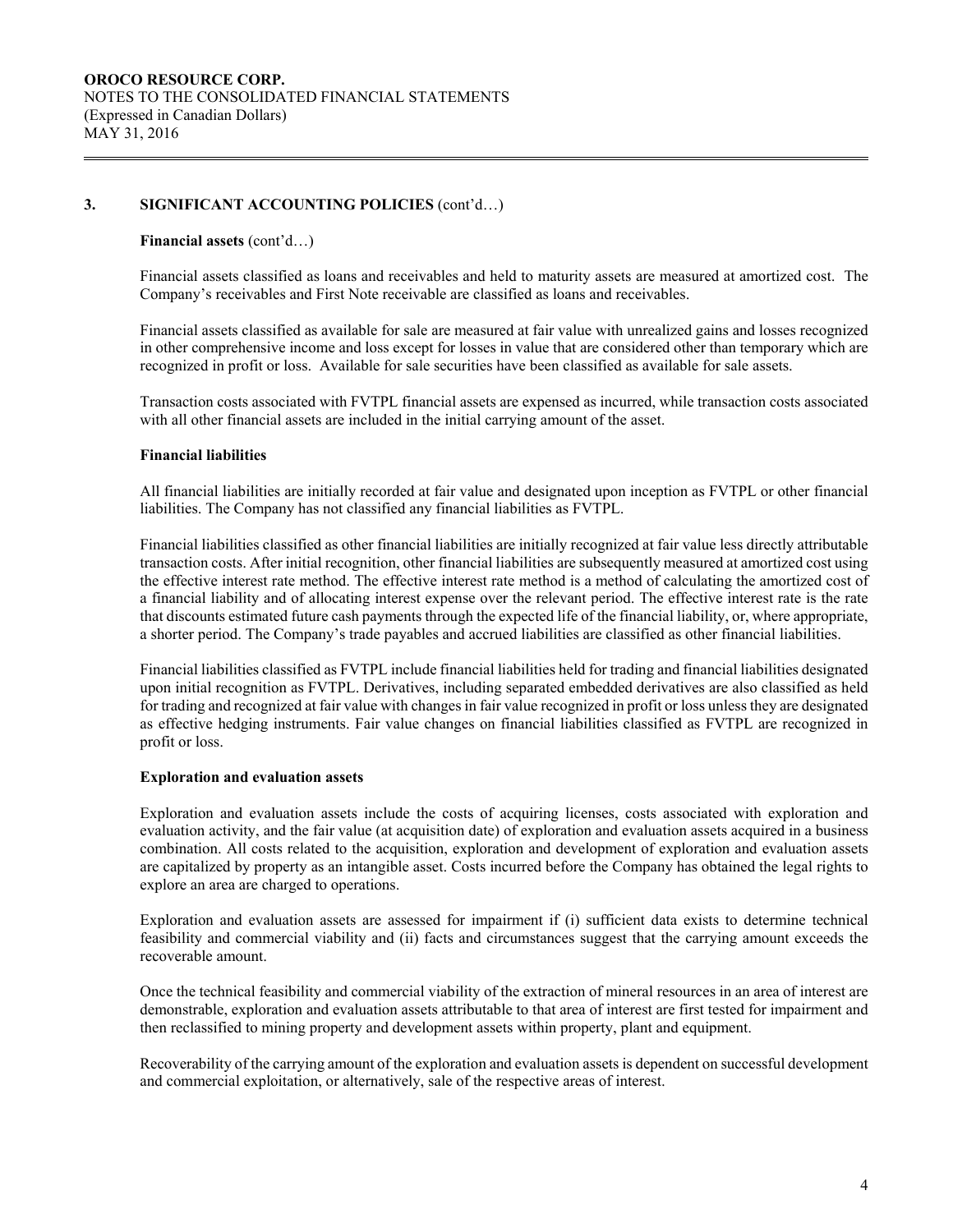# 3. SIGNIFICANT ACCOUNTING POLICIES (cont'd...)

#### **Exploration and evaluation assets** (cont'd…)

General exploration costs not related to specific properties and general administrative expenses are charged to operations in the year in which they are incurred.

The Company does not have any producing mineral properties and all of its efforts to date have been exploratory in nature. Upon the establishment of commercial production, carrying values of deferred acquisition and exploration costs are amortized over the estimated life of the mine using the units of production method.

#### **Provisions**

#### *Rehabilitation provisions*

The Company recognizes liabilities for statutory, contractual, constructive or legal obligations, including those associated with the rehabilitation of exploration and evaluation assets and equipment, when those obligations result from the acquisition, construction, development or normal operation of the assets. Initially, a liability for rehabilitation obligation is recognized at its fair value in the period in which it is incurred if a reasonable estimate of cost can be made. The Company records the present value of estimated future cash flows associated with rehabilitation as a liability when the liability is incurred and increases the carrying value of the related assets for that amount. Subsequently, these capitalized rehabilitation costs are amortized over the life of the related assets. At the end of each period, the liability is increased to reflect the passage of time (accretion expense) and changes in the estimated future cash flows underlying any initial estimates (additional rehabilitation costs).

The Company recognizes its environmental liability on a site-by-site basis when it can be reliably estimated. Environmental expenditures related to existing conditions resulting from past or current operations and from which no current or future benefit is discernible are charged to profit or loss. The Company had no measurable rehabilitation obligations as at May 31, 2016 and 2015.

## *Other provisions*

Provisions are recognized for liabilities of uncertain timing or amount that have arisen as a result of past transactions, including legal or constructive obligations. The provision is measured at the best estimate of the expenditure required to settle the obligation at the reporting date. The Company had no other provisions as at May 31, 2016 and 2015.

#### **Impairment**

At the end of each reporting period, the carrying amounts of the Company's long-lived assets are reviewed to determine whether there is any indication that those assets are impaired. If any such indication exists, the recoverable amount of the asset is estimated in order to determine the extent of the impairment, if any. The recoverable amount is the higher of fair value less costs to sell and value in use. Fair value is determined as the amount that would be obtained from the sale of the asset in an arm's length transaction between knowledgeable and willing parties. In assessing value in use, the estimated future cash flows are discounted to their present value using a discount rate that reflects current market assessments of the time value of money and the risks specific to the asset.

If the recoverable amount of an asset is estimated to be less than its carrying amount, the carrying amount of the asset is reduced to its recoverable amount and the impairment loss is recognized in profit or loss. For an asset that does not generate largely independent cash inflows, the recoverable amount is determined for the cash generating unit ("CGU") to which the asset belongs.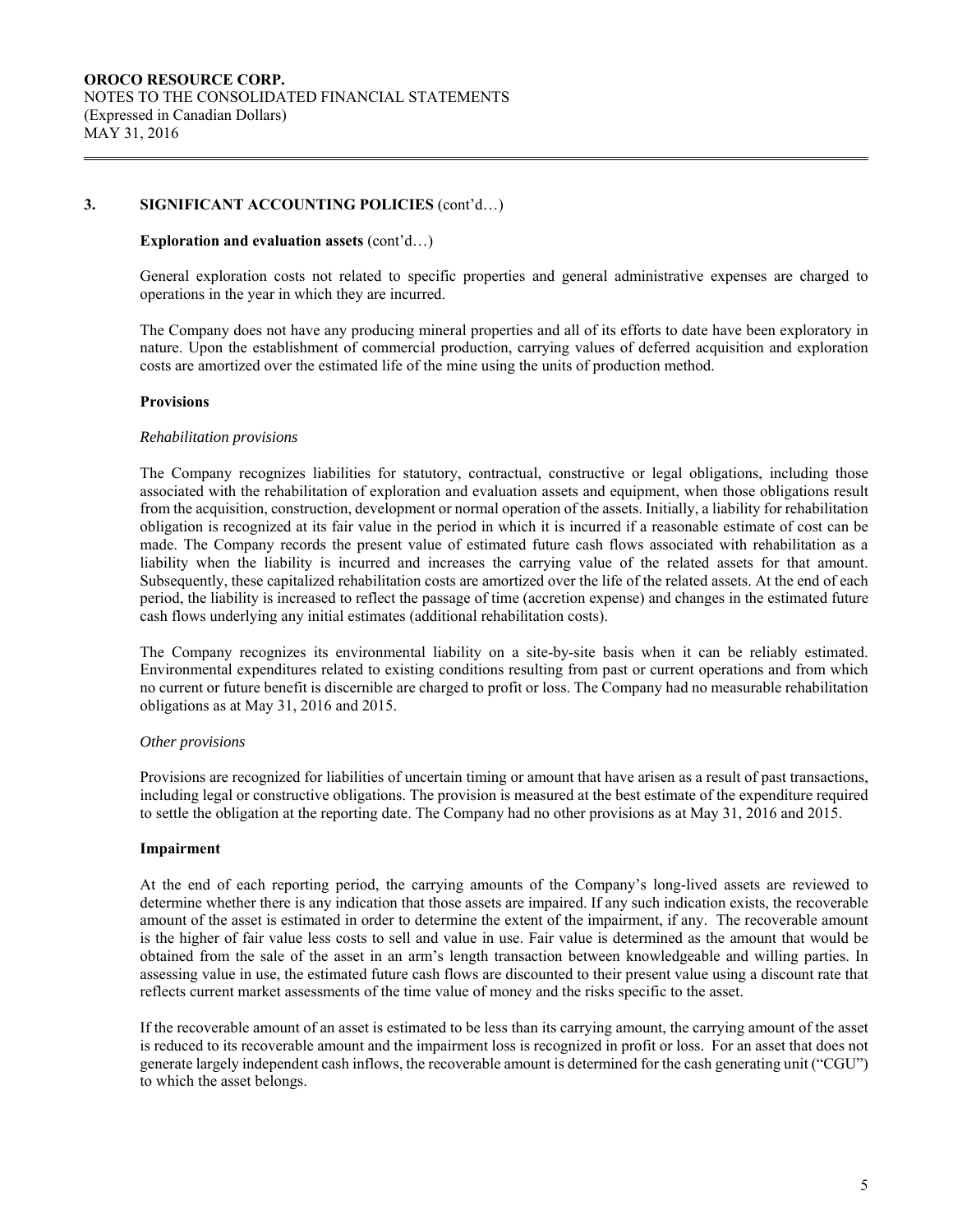# **3. SIGNIFICANT ACCOUNTING POLICIES** (cont'd…)

#### **Impairment** (cont'd…)

Where an impairment subsequently reverses, the carrying amount of the asset (or CGU) is increased to the revised estimate and its recoverable amount, but to an amount that does not exceed the carrying amount that would have been determined had no impairment loss been recognized for the asset (or CGU) in prior years. A reversal of an impairment loss is recognized immediately in profit or loss.

#### **Equipment**

Equipment is stated at cost less accumulated depreciation. Depreciation is provided for using the declining-balance method at the following rates per annum:

| Computer equipment     | $30\%$          |
|------------------------|-----------------|
| Furniture and fixtures | 20%             |
| Leasehold improvements | 20 <sup>%</sup> |
| Automotive equipment   | $10\%$          |

#### **Foreign currency translation**

Transactions in foreign currencies are translated at the exchange rate in effect at the date of the transaction. Foreign denominated monetary assets and liabilities are translated to their Canadian dollar equivalents using foreign exchange rates prevailing at the statement of financial position date. Non-monetary items are translated into Canadian dollars at the exchange rate in effect on the respective transaction dates. Revenues and expenses are translated at average rates for the period, except for amortization, which is translated on the same basis as the related asset. Exchange gains or losses arising on foreign currency translation are reflected in profit or loss for the year.

## **Share-based payments**

The fair value of options granted is recognized as stock-based compensation expense with a corresponding increase in reserves. An individual is classified as an employee when the individual is an employee for legal or tax purposes (direct employee) or provides services similar to those performed by a direct employee. Consideration paid on the exercise of stock options is credited to capital stock and the fair value of the options is reclassified from reserves to share capital.

The Company accounts for the granting of stock options and direct awards of stock to employees, directors and nonemployees using the fair value method whereby all awards will be recorded at fair value on the date of grant. Stock based compensation awards are calculated using the Black-Scholes option pricing model. Compensation expense is recognized immediately for past services and pro rata for future services over the vesting period with a corresponding increase in reserves.

#### **Income (loss) per share**

The Company presents basic and diluted earnings (loss) per share data for its common shares. Basic earnings (loss) per share is calculated by dividing the loss attributable to common shareholders of the Company by the weighted average number of common shares outstanding during the period. Diluted earnings (loss) per share is computed similar to basic earnings (loss) per share except that the weighted average shares outstanding are increased to include additional shares for the assumed exercise of stock options and warrants, if dilutive. The number of additional shares is calculated by assuming that outstanding stock options and warrants were exercised and that the proceeds from such exercises were used to acquire common stock at the average market price during the reporting periods. There was no dilutive effect for the years presented.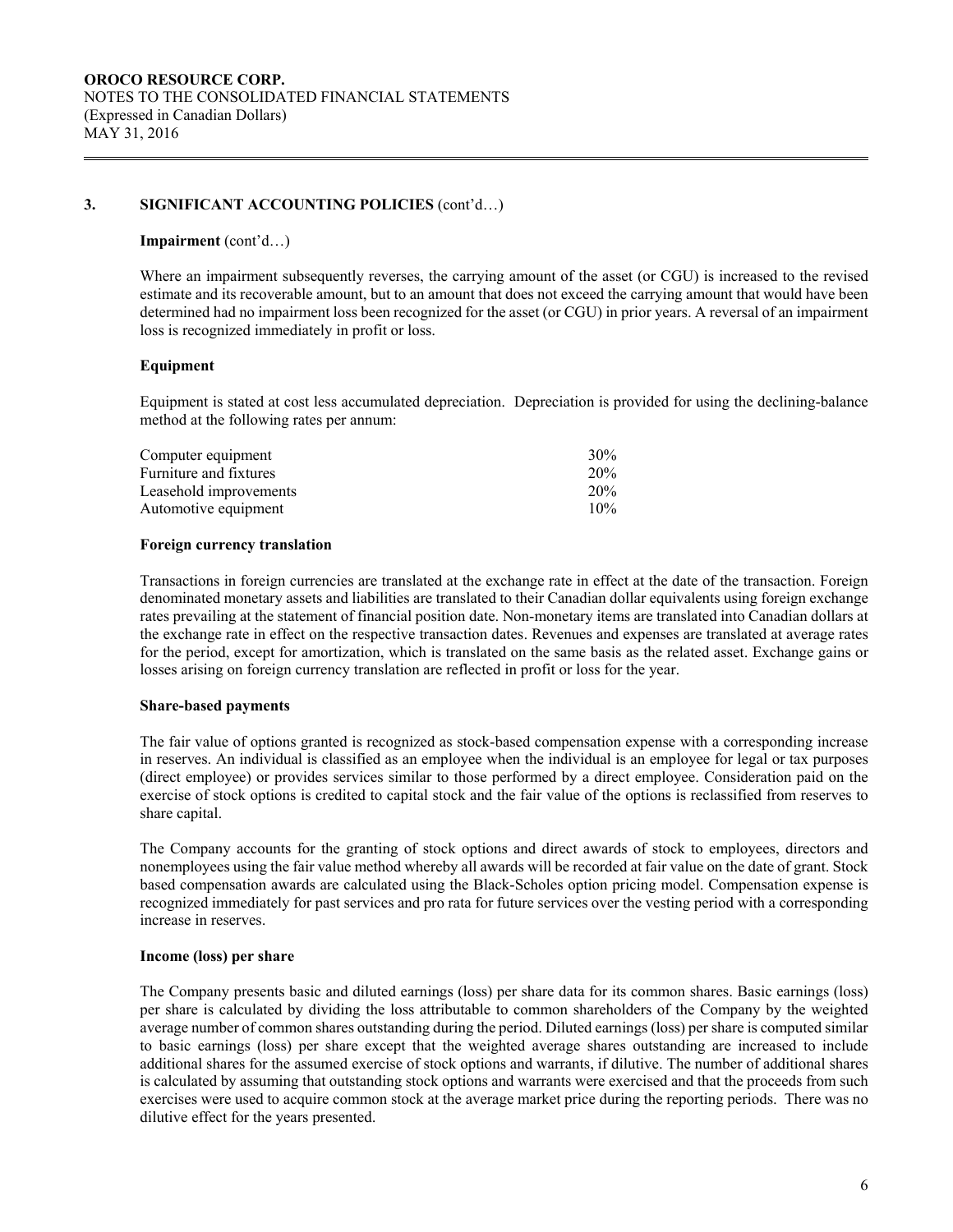# **3. SIGNIFICANT ACCOUNTING POLICIES** (cont'd…)

#### **Share capital**

Common shares are classified as share capital. Incremental costs, net of tax effects, directly attributable to the issue of common shares are recognized as a deduction from equity.

#### **Income taxes**

Current tax is the expected tax payable or receivable on the local taxable income or loss for the year, using local tax rates enacted or substantively enacted at the financial position reporting date, and includes any adjustments to tax payable or receivable in respect of previous years.

Deferred income tax is recognized in respect of temporary differences between the carrying amounts of assets and liabilities for financial reporting purposes and the amounts used for taxation purposes. Deferred tax is measured at the tax rates that are expected to be applied to temporary differences when they reverse, based on the laws that have been enacted or substantively enacted by the financial position reporting date. Deferred tax is not recognized for temporary differences which arise on the initial recognition of assets or liabilities in a transaction that is not a business combination and that affects neither accounting, nor taxable profit or loss.

A deferred tax asset is recognized for unused tax losses, tax credits and deductible temporary differences, to the extent that it is probable that future taxable profits will be available against which they can be utilized. Deferred tax assets are reviewed at each reporting date and are reduced to the extent that it is no longer probable that the related tax benefit will be realized.

## **Related party transactions**

Parties are considered to be related if one party has the ability, directly or indirectly, to control the other party or exercise significant influence over the party in making financial and operating decisions. Related parties may be individuals or corporate entities. A transaction is considered to be a related party transaction when there is a transfer of resources or obligations between related parties.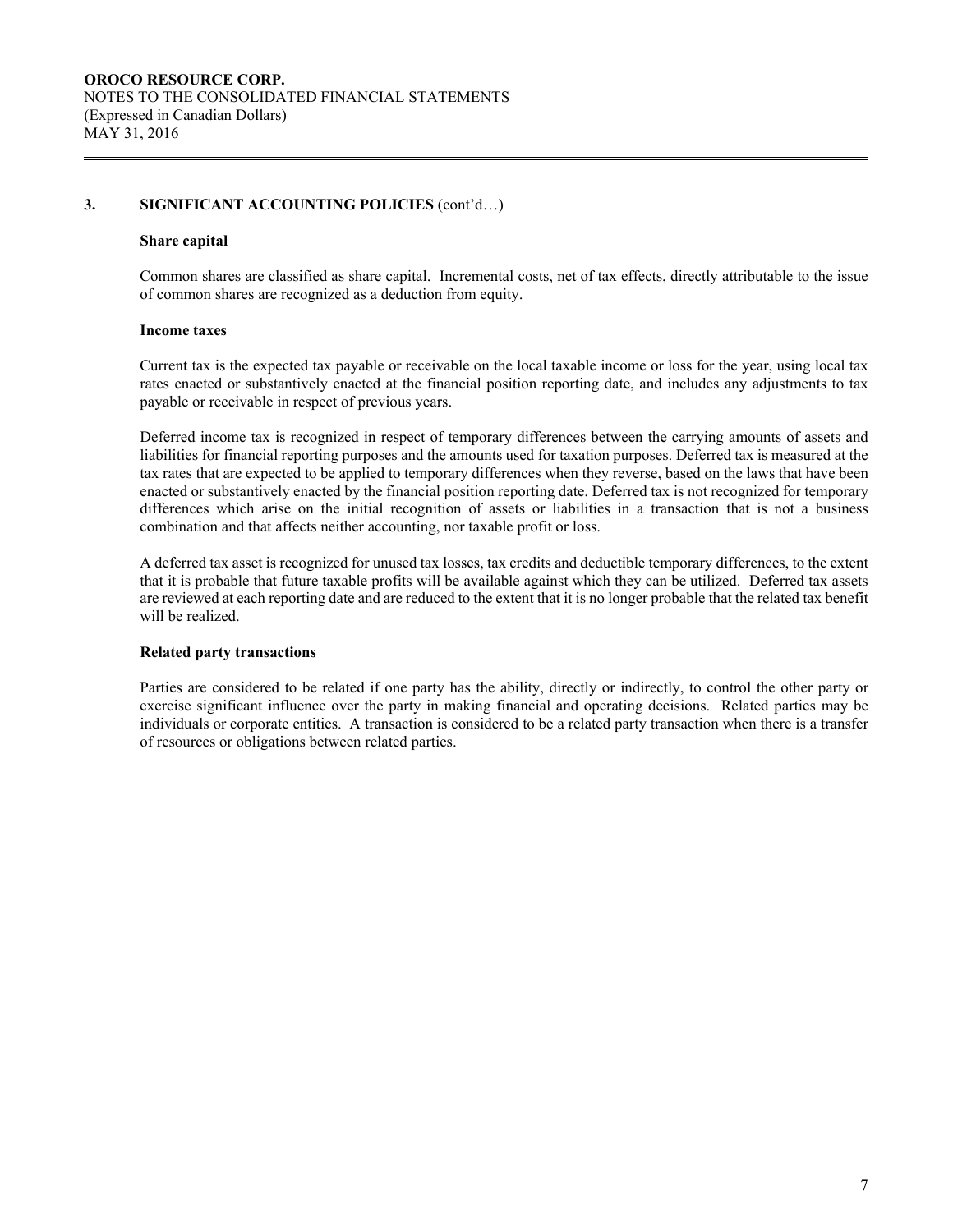## 3. SIGNIFICANT ACCOUNTING POLICIES (cont'd...)

#### **New accounting policies adopted**

The following standards and amendments to existing standards have been adopted by the Company effective June 1, 2015:

Effective for annual periods beginning on or after January 1, 2015:

#### *IFRS 7, Financial instruments: disclosures*

This standard was amended to require additional disclosures on transition from IAS 39 and IFRS 9.

#### **New standards, interpretations and amendments to existing standards not yet effective**

The following standards, amendments to standards and interpretations have been issued but are not effective for annual periods beginning on or after January 1, 2016:

## *IFRS 11, Joint arrangements*

This standard was amended to provide specific guidance on accounting for the acquisition of an interesting in a joint operation that is a business.

#### *IAS 16, Property, plant and equipment and IAS 38, Intangible assets*

These standards were amended to prohibit the use of revenue-based depreciation methods for property, plant and equipment and limit the use of revenue-based amortization for intangible assets.

#### *IAS 27, Separate financial statements and IFRS 1, First-time adoption of IFRS*

IAS 27 was amended to restore the option to use the equity method to account for investments in subsidiaries, joint ventures and associates in an entity's separate financial statements.

IFRS 1 was amended to permit the use of the business combinations exemption for investments in subsidiaries accounted for using the equity method in the separate financial statements of the first-time adopter.

The Company has not yet assessed the potential impact of the application of these standards, nor determined whether it will adopt the standards early.

The following standards, amendments to standards and interpretations have been issued but are not effective for annual periods beginning on or after January 1, 2018:

#### *IFRS 9, Financial instruments*

This standard was issued in November 2009 and covers the classification and measurement of financial assets as part of its project to replace IAS 39 Financial Instruments: Recognition and Measurement. In October 2010, the requirements for classifying and measuring financial liabilities were added to IFRS 9. Under this guidance, entities have the option to recognize financial liabilities at fair value through earnings. If this option is elected, entitles would be required to reverse the portion of the fair value change due to own credit risk out of earnings and recognize the change in other comprehensive income.

The Company has not yet assessed the potential impact of the application of this standard, nor determined whether it will adopt the standard early.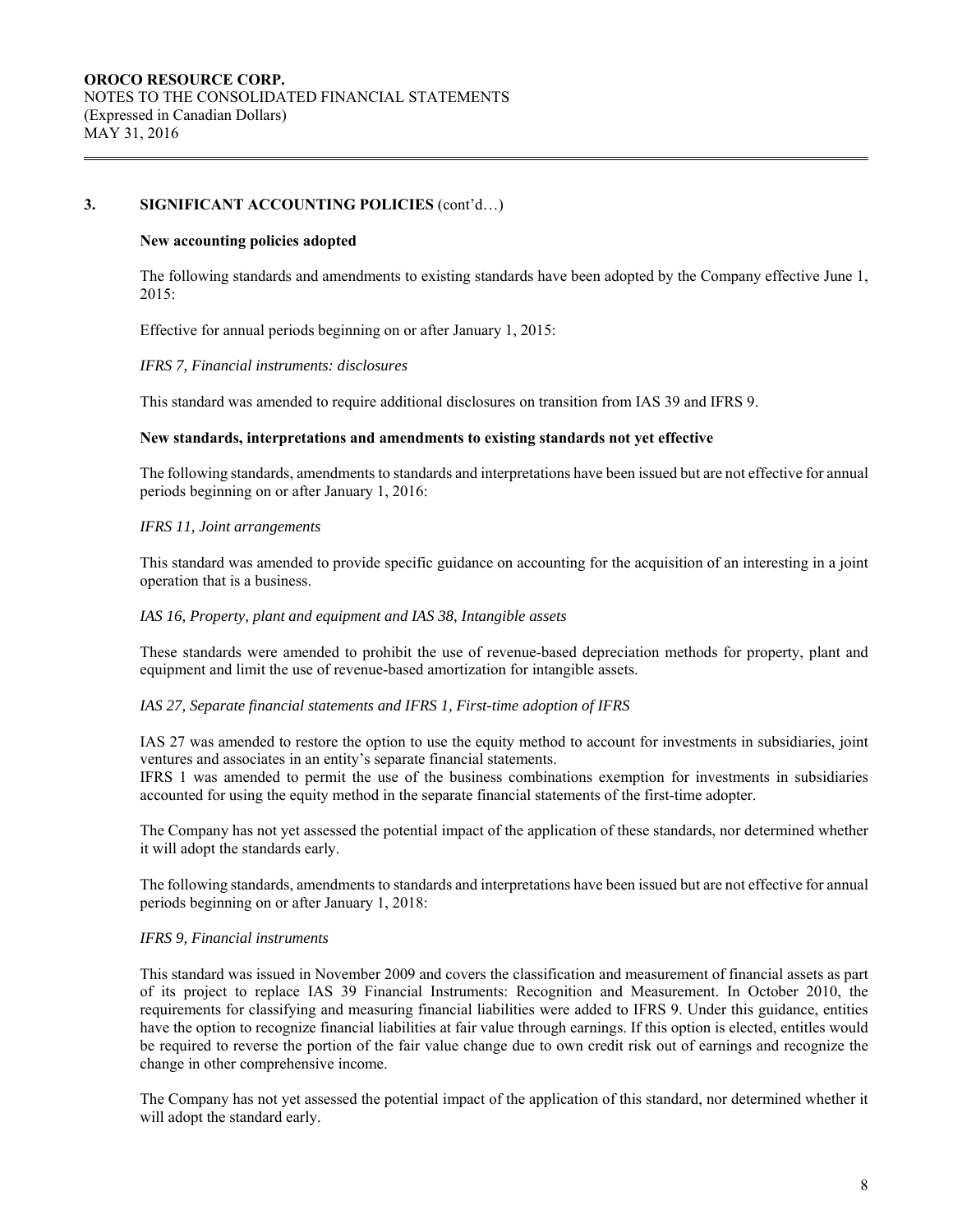# **4. EXPLORATION AND EVALUATION ASSETS**

|                                                         |              | Xochipala<br>Property |    | Total          |
|---------------------------------------------------------|--------------|-----------------------|----|----------------|
| Balance at May 31, 2015                                 | <sup>S</sup> | 219,837               | \$ | 219,837        |
| Deferred exploration expenditures:                      |              |                       |    |                |
| Geologists                                              |              | 21,571                |    | 21,571         |
| <b>IVA</b><br>Lease payments, assessment fees and taxes |              | 3,451<br>5,496        |    | 3,451<br>5,496 |
|                                                         |              | 30,518                |    | 30,518         |
|                                                         |              |                       |    |                |
| Balance at May 31, 2016                                 | \$           | 250,355 \$            |    | 250,355        |
|                                                         |              |                       |    |                |
|                                                         |              | Xochipala             |    |                |
|                                                         |              | Property              |    | Total          |
| Balance at May 21 2014                                  | ¢            | 170.240               | ¢  | 170.240        |

| Dalallul at IVIAY $J_1, L_2$              | Φ | 17.270  | Ψ | 17,27U  |
|-------------------------------------------|---|---------|---|---------|
|                                           |   |         |   |         |
| Deferred exploration expenditures:        |   |         |   |         |
| Geologists                                |   | 30,707  |   | 30,707  |
| <b>IVA</b>                                |   | 4,650   |   | 4,650   |
| Lease payments, assessment fees and taxes |   | 5,240   |   | 5,240   |
|                                           |   |         |   |         |
|                                           |   | 40.597  |   | 40,597  |
|                                           |   |         |   |         |
| Balance at May 31, 2015                   | S | 219,837 | S | 219,837 |

## **(a) Xochipala Property Guerrero State, Mexico**

The Xochipala Property, located in Guerrero State, Mexico, is comprised of the contiguous Celia Gene and Celia Generosa concessions. Minera Xochipala acquired the Xochipala Property in 2007. In fiscal 2014, the Company obtained a judgement from the Federal Tribunal of Mexico upholding the 2012 registration of the Xochipala Property in the name of Minera Xochipala and terminating a competing claim to the Company's title.

## **(b) Salvador Property, Guerrero State, Mexico**

The Salvador Property is a mining concession 100% owned by Minera Xochipala.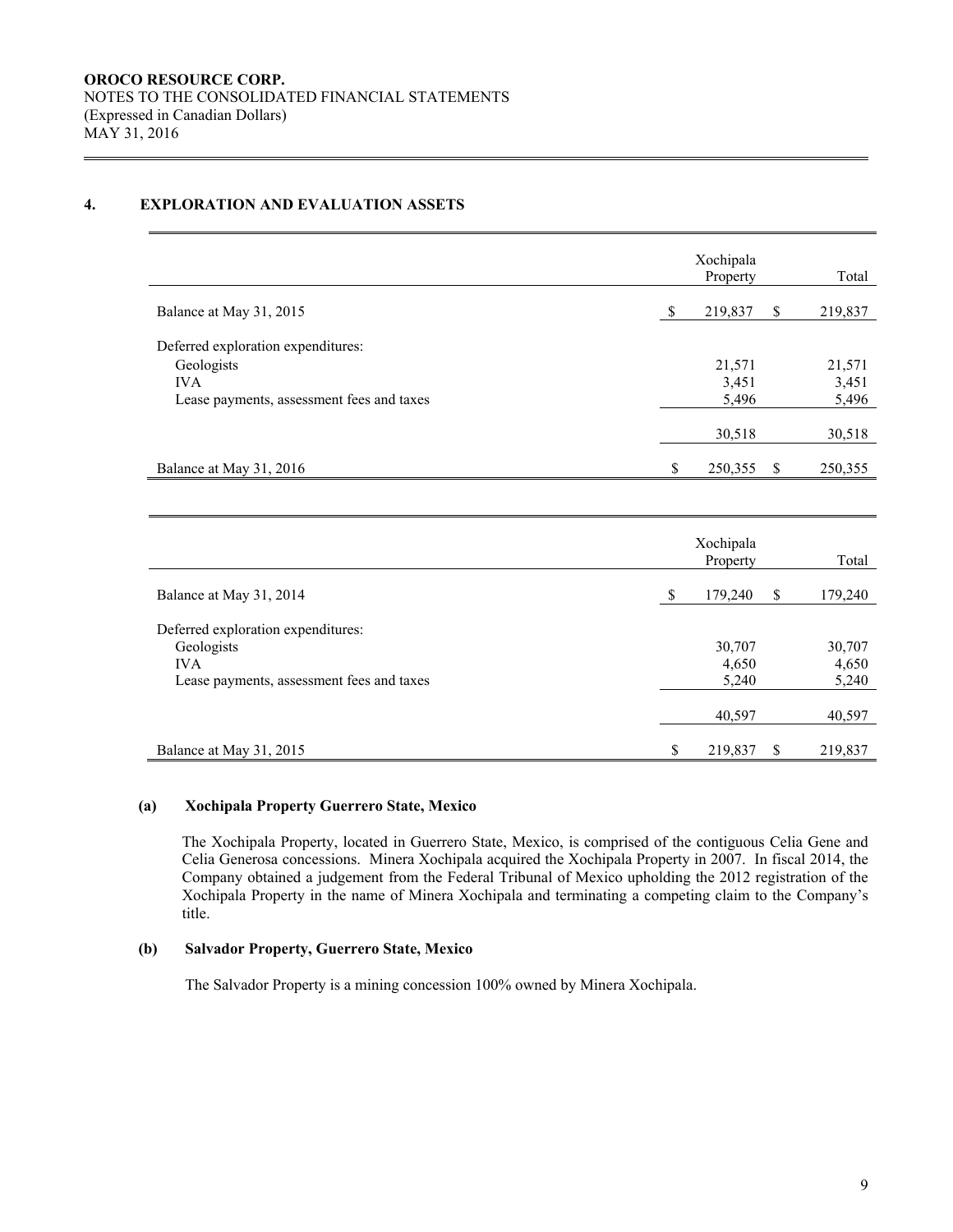# **5. SALE OF CERRO PRIETO PROPERTY**

The Cerro Prieto Property was an exploration and evaluation asset sold to Goldgroup on August 30, 2013 (the "Transaction. The Company received \$4,748,850 (US\$4,500,000) cash, 5,500,000 common shares of Goldgroup valued at \$825,000, a contingent promissory note (the "First Note") in the principal amount of US\$1,500,000 (initial fair value of \$Nil) bearing 8%, with payment commencing after 1,000 ounces of gold have been produced from the Property (commenced), and a second promissory note (the "Second Note") in the principal amount of US\$4,125,000, bearing no interest, due two years from closing and repayable, at Goldgroup's election, in cash or 16,500,000 Goldgroup common shares.

In addition, Goldgroup agreed to pay to the Company a production royalty (the "Production Royalty") quarterly in arrears. The Production Royalty, payable for each month in which the monthly average of the daily PM London gold fix is in excess of US\$1,250 per ounce, is calculated at the rate of 20% of the dollar value of that excess for each ounce of gold produced from the property during that month, to a maximum royalty of US\$90 per ounce. This Production Royalty will be payable for each and every of the greater of:

- i) the first 90,000 ounces of gold produced from the Property; and
- ii) all ounces of gold produced from the Property until the completion of five full years of commercial production, which period commenced on March 1, 2014.

And, in addition, prior to the closing of the Transaction, Minas de Oroco with the consent of Goldgroup, assigned to the Company all of Minas de Oroco's rights and interest in and to all value added taxes paid by Minas de Oroco in the years 2008 through 2012, and all refunds in relation thereto (collectively, "the IVA Refund"), in consideration of the settlement of US\$500,000 of the debt owed by Minas de Oroco to the Company at the time of the IVA assignment. The IVA Refund at August 31, 2013 was \$535,325. The Company assigned a fair value of zero to the IVA Refund as collectability was uncertain.

On September 19, 2014, the Company entered into a subordination agreement (the "Subordination Agreement") with Goldgroup and RMB Resources Inc. ("RMB") with regard to the production royalty, the First Note, and the Second Note remaining to be paid by Goldgroup pursuant to the terms and conditions of the Transaction. Pursuant to the Subordination Agreement, Goldgroup shall pay the production royalty and redeem the First Note in accordance with the terms of the Transaction. However, Goldgroup may only redeem the Second Note with either: (a) cash proceeds from the sale of Goldgroup shares; or (b) 16,500,000 Goldgroup common shares in lieu of cash (as is Goldgroup's right pursuant to the terms of that promissory note). The terms of the Second Note have also been amended such that the Company shall have the right, in the event that Goldgroup does not redeem the promissory note on time, to demand payout by way of the 16,500,000 Goldgroup common shares in lieu of cash. However, other than with regard to the demand for payout of the Second Note with shares, the Company may only demand or enforce payment of any of the Goldgroup payment obligations after either the current credit facility has been repaid in full or RMB has granted its consent, which consent is not to be unreasonably withheld.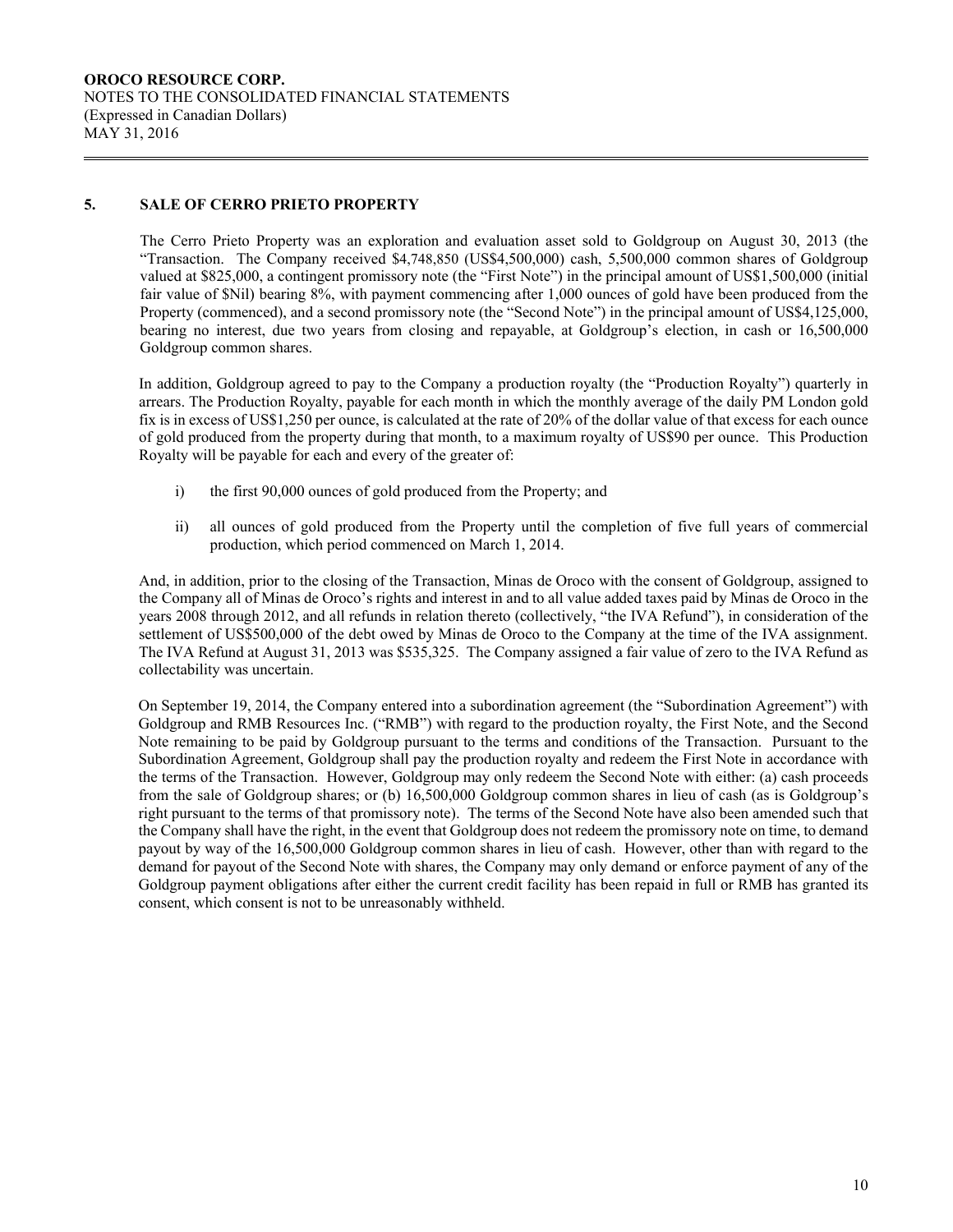# **5. SALE OF CERRO PRIETO PROPERTY** (cont'd...)

On September 19, 2014, the Company also entered into a debt assignment agreement (the "IVA Assignment Agreement") with Goldgroup, pursuant to which the Company assigned to Goldgroup the Company's right to the IVA Refund. Goldgroup is to pay 50% of all IVA Refund in excess of \$400,000 (the "IVA Refund Split"), which amounts Goldgroup may elect to pay in Goldgroup shares valued at the five day, volume weighted trading average at the time of payment. The Company would reimburse Goldgroup 60% of any amount less than CDN\$400,000 of IVA Refund recovered by August 30, 2015, though the Company would remain entitled to recover that amount back from any future IVA recoveries. In consideration of the assignment, Goldgroup issued to the Company 1,200,000 common shares, with a fair value on grant of \$216,000. In February, 2016, pursuant to a Shares for Debt Settlement Agreement, Goldgroup issued to the Company a further 1,290,025 common shares, with a fair value on grant of \$96,752, in settlement of US\$55,000 of IVA Refund Split owing. As at May 31, 2016, \$152,076 (US\$116,000) of IVA Refund Split remained due and owing to the Company and is included in receivables. Subsequent to May 31, 2016, Goldgroup made payments to the Company in August and September, 2016 to fully settle the IVA Refund Split due (Note 17).

# **6. NOTES RECEIVABLE**

#### First Note

Pursuant to the sale of the Cerro Prieto Property, the Company received the contingent US\$1,500,000 First Note and the US\$4,125,000 Second Note (Note 5) which were valued on the date of sale as \$Nil and \$2,475,000 respectively. During fiscal 2014, Goldgroup achieved production levels at Cerro Prieto triggering realization of the contingent First Note receivable resulting in a gain of \$1,664,550.

During fiscal 2015, the Company received two instalment payments from Goldgroup on the First Note, totaling \$615,548 (US\$500,000) and agreed to amend the payment due date. In fiscal 2016, the Company received payments of \$66,310 (US\$50,000) and 3,400,975 common shares of Goldgroup, valued at \$255,073 (US\$145,000) and agreed to further amend the terms of payment of the First Note.

Pursuant to the First Note's amended terms, the interest rate payable on the outstanding principal of the First Note was changed to 12%, the Company received \$32,683 (US\$25,000) as an extension fee, and accrued \$100,000 as a break fee (the "Break Fee"). Also in connection with the amended terms, the Company sold 6,000,000 common shares of Goldgroup (Note 7) at \$0.06 per share.

As at May 31, 2016 the estimated fair value of the First Note was \$1,055,355 (US\$805,000) (2015 - \$1,243,700 (US\$1,000,000)) recorded as the principal amount of the note and allocated to current assets together with accrued interest of \$107,280 (US\$81,830) at May 31, 2016 (2015 - \$16,628 (US\$13,370)).

Subsequent to May 31, 2016, the Company and Goldgroup entered into a payment agreement (Note 17), with regard to payment of the outstanding principal and interest owing on the First Note, the Break Fee and the outstanding IVA Refund Split. Goldgroup paid the entire debt in full in August and September 2016.

#### Second Note

On August 28, 2015, Goldgroup issued to the Company 16,500,000 common shares, valued at \$1,072,500, in settlement of the Second Note. During the year ended May 31, 2016, the Company recorded a loss on valuation of second note receivable of \$577,500 (2015 - \$1,650,000).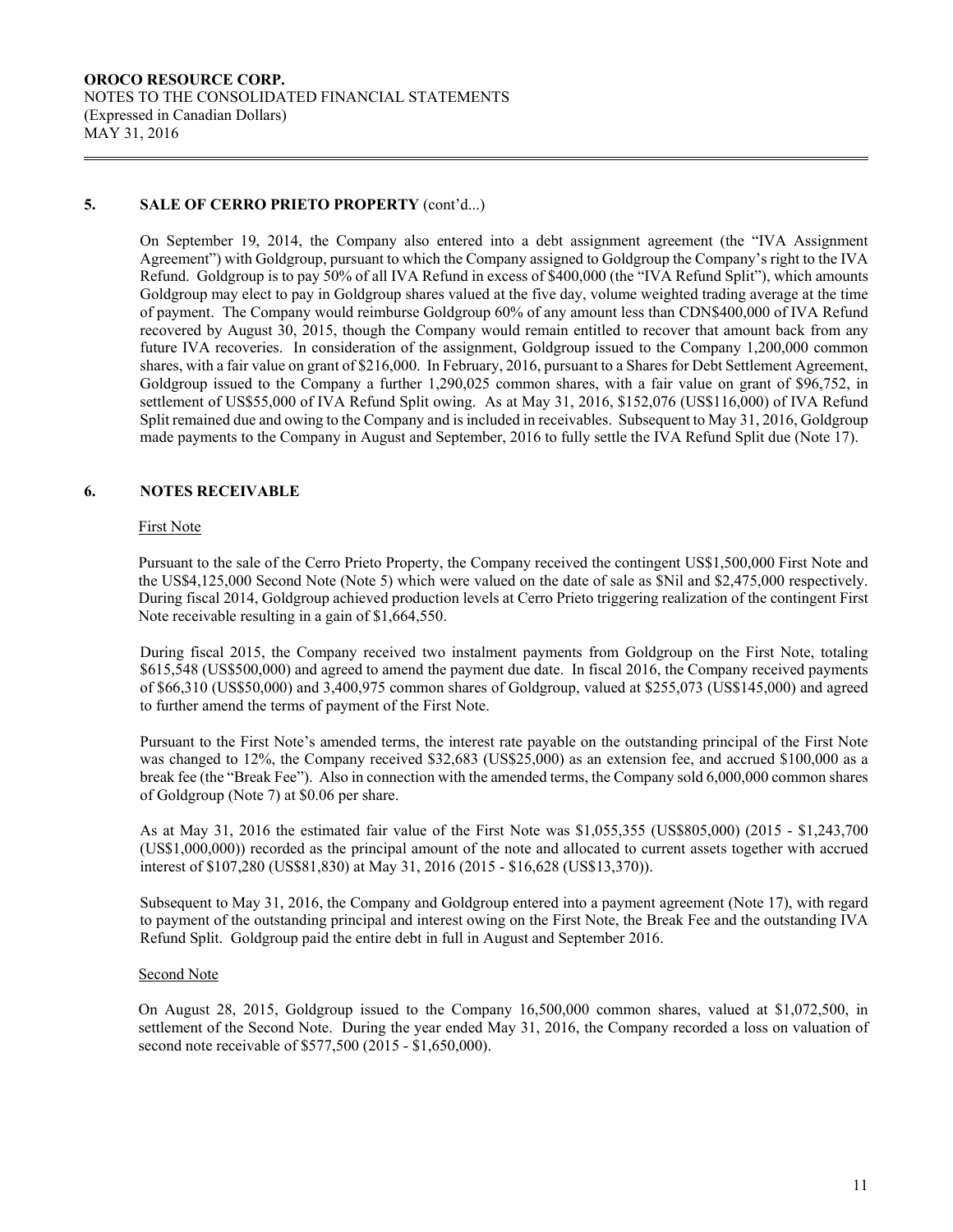# **7. AVAILABLE FOR SALE SECURITIES**

Pursuant to the sale of the Cerro Prieto Property, the Company received 5,500,000 shares of Goldgroup. Pursuant to the IVA Assignment Agreement, the Company received an additional 2,409,025 shares of Goldgroup (Note 5), and, pursuant to the settlement of the Second Note, the Company received an additional 16,500,000 shares of Goldgroup (Note 6). Pursuant to a Shares for Debt Agreement dated February 12, 2016, the Company received 3,400,975 shares of Goldgroup, with a fair value on grant of \$255,073 (\$0.075 per share) in settlement of \$204,059 (US\$145,000) of the outstanding principal owing on the First Note, resulting in a gain on recovery of \$51,015. During year ended May 31, 2016, the Company sold 15,439,250 (2015 - 1,532,000) of these shares resulting in a gain on sale of \$277,498 (2015 - \$57,571), which includes a permanent impairment recovery of \$29,960 (2015 - \$Nil) on previously impaired available for sale securities. As at May 31, 2016, the remaining shares had a fair value of \$1,723,815 (2015 - \$382,500), resulting in other comprehensive income (loss) of \$1,128,328 (2015 – (\$377,452)). During the year ended May 31, 2016, the Company recorded a permanent impairment of \$328,125 (2015 - \$227,288).

During the year ended May 31, 2016, the Company purchased 200,000 units, at a cost of \$187,560, of a private British Columbia company ("BC Co"), a company related by virtue of a member of the Company's management and a private company owned by the spouse of a director collectively having significant influence in BC Co, which has an interest in mineral concessions in Mexico, at a price of US\$0.75 per unit, with each unit being comprised of one common share and one half of one share purchase warrant (the "Warrants"). Each full warrant entitles the Company to purchase one additional common share at a price of US\$0.90 until May 30, 2016. During the year ended May 31, 2016, the Company exercised 100,000 Warrants to acquire a further 100,000 shares of BC Co., at a cost of \$116,990.

|                                              | Automotive<br>equipment | Computer<br>equipment | Leaseholds             | Office<br>furniture    | Total                  |
|----------------------------------------------|-------------------------|-----------------------|------------------------|------------------------|------------------------|
| Cost:<br>At May 31, 2014<br><b>Additions</b> | \$<br>15,948            | \$<br>23,110          | $\mathbb{S}$<br>10,017 | $\mathcal{S}$<br>3,070 | $\mathbb{S}$<br>52,145 |
| At May 31, 2015<br>Additions                 | 15,948                  | 23,110                | 10,017                 | 3,070                  | 52,145                 |
| At May 31, 2016                              | \$                      | \$                    | \$                     | \$                     | \$                     |
|                                              | 15,948                  | 23,110                | 10,017                 | 3,070                  | 52,145                 |
| Depreciation:                                | $\mathcal{S}$           | \$                    | \$                     | \$                     | \$                     |
| At May 31, 2014                              | 9,084                   | 19,712                | 7,063                  | 2,287                  | 38,146                 |
| Charge for the year                          | 686                     | 1,019                 | 591                    | 157                    | 2,453                  |
| At May 31, 2015                              | 9,770                   | 20,731                | 7,654                  | 2,444                  | 40,599                 |
| Charge for the year                          | 618                     | 713                   | 473                    | 125                    | 1,929                  |
| At May 31, 2016                              | \$                      | \$                    | \$                     | \$                     | \$                     |
|                                              | 10,388                  | 21,444                | 8,127                  | 2,569                  | 42,528                 |
| Net book value:                              | \$                      | \$                    | \$                     | \$                     | \$                     |
| At May 31, 2015                              | 6,178                   | 2,379                 | 2,363                  | 626                    | 11,546                 |
| At May 31, 2016                              | \$                      | \$                    | \$                     | \$                     | \$                     |
|                                              | 5,560                   | 1,666                 | 1,890                  | 501                    | 9,617                  |

## **8. EQUIPMENT**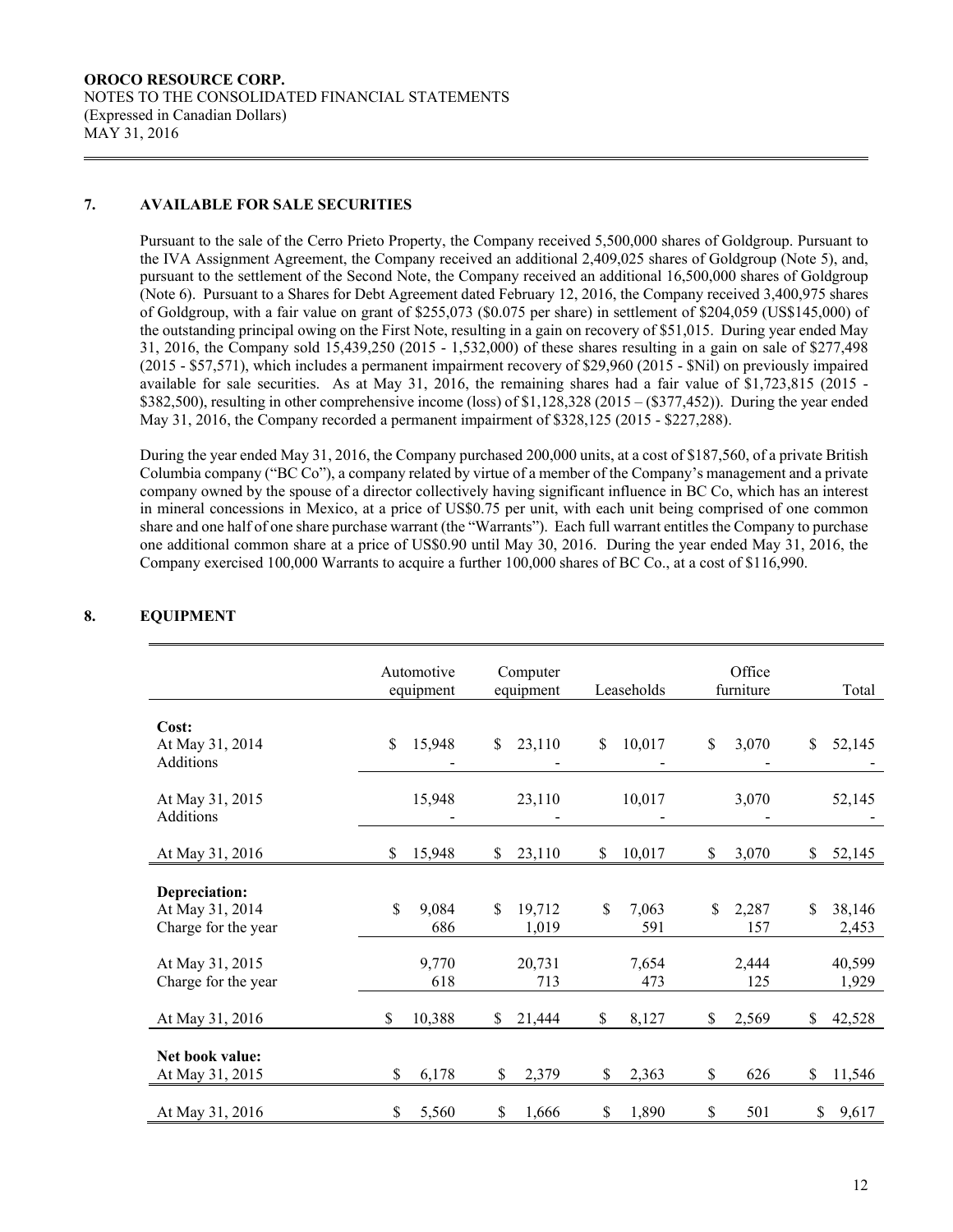# **9. GAIN ON SETTLEMENT OF ACCOUNTS PAYABLE**

On December 16, 2015, the Company received a Dismissal Order (the "Order") with regard to the remaining claims by Sonoran (Note 16). The Order, which dismisses the matter with prejudice, was issued as a result of a settlement agreement between all the parties to the matter pursuant to which the Company agreed to pay Sonoran US\$49,000 in full settlement of all Sonoran claims. The Company has paid this amount. As a result of the settlement agreement and Order, the Company recorded a gain on settlement of accounts payable of \$69,612 during the year ended May 31, 2016.

The Company had previously recorded an amount for employee severance costs claimed by Sonoran Resources LLC ("Sonoran") as owing, which claim was contested by the Company. Sonoran commenced a legal action with regard to this invoiced amount and other claims. (Note 16). During fiscal 2015, the Company recorded a gain on settlement of accounts payable of \$92,209 (USD \$75,861) as a result of the court granting summary judgement in favour of the Company with regard to Sonoran's claims for these employee severance costs.

# **10. SHARE CAPITAL AND RESERVES**

#### **Authorized**

An unlimited number of common shares without par value.

#### **Issued share capital**

During the years ended May 31, 2016 and 2015, there was no share capital activity.

## **Warrants**

|                                              | Number of<br><b>Warrants</b> | Weighted Average<br><b>Exercise Price</b> |              |  |
|----------------------------------------------|------------------------------|-------------------------------------------|--------------|--|
| Balance outstanding, May 31, 2014<br>Expired | 6,785,625<br>(6,785,625)     |                                           | 0.28<br>0.28 |  |
| Balance outstanding, May 31, 2016 and 2015   |                              |                                           |              |  |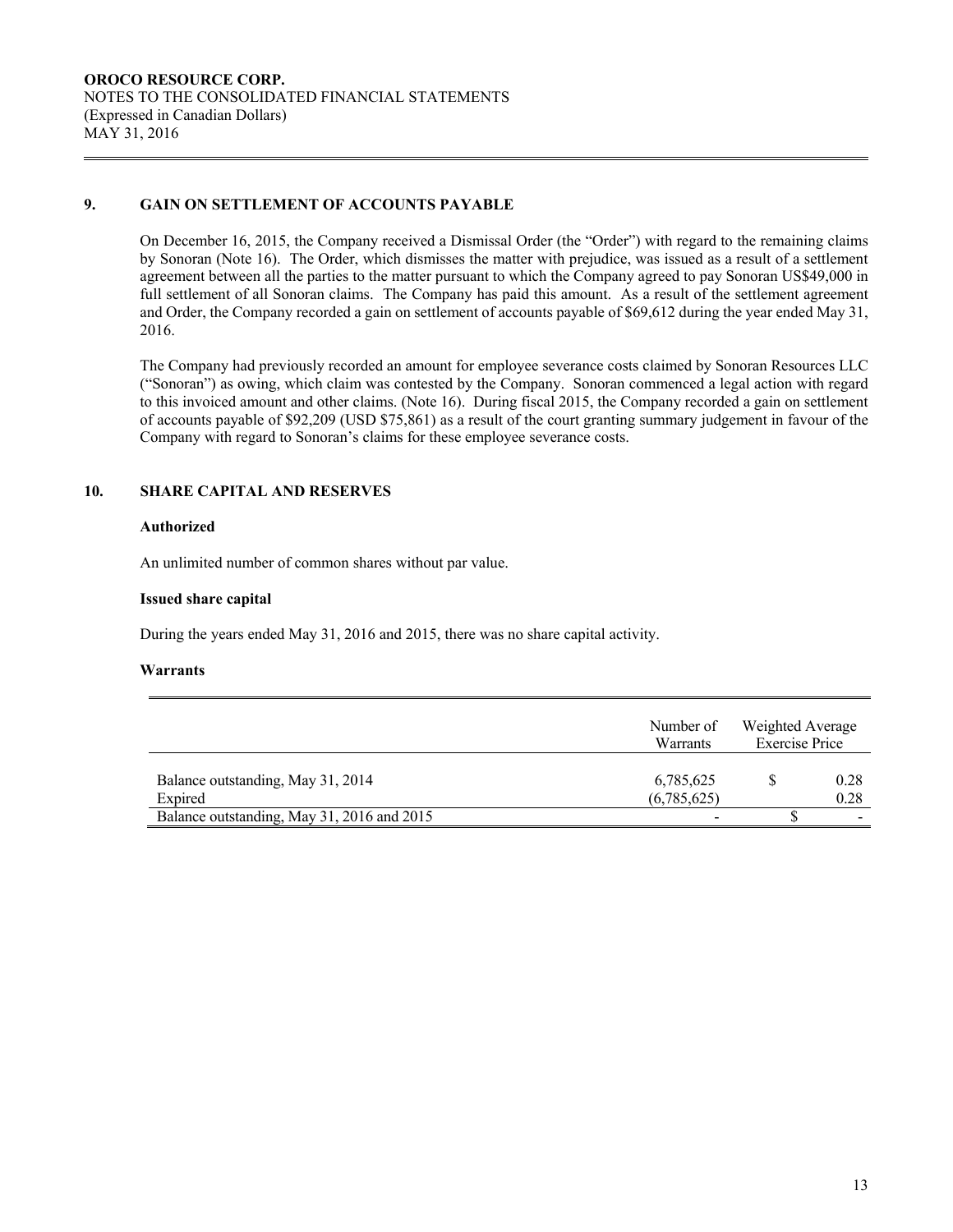# 10. **SHARE CAPITAL AND RESERVES** (cont'd...)

#### **Stock options**

The Company has a rolling stock option plan, whereby from time to time, at the direction of the Board of Directors, stock options may be granted to employees, consultants, directors and officers. The number of shares reserved for issuance under the plan shall not exceed 10% of the issued and outstanding common shares of the Company. The exercise price of each option is based on the market price of the Company's common stock at the date of the grant. The options may be granted for a maximum of five years and vesting is determined by the Board of Directors.

|                                                                  | Number of<br><b>Stock Options</b> |    | Weighted Average<br><b>Exercise Price</b> |
|------------------------------------------------------------------|-----------------------------------|----|-------------------------------------------|
| Balance outstanding, May 31, 2014<br>Expired/forfeited/cancelled | 2,850,000<br>(2,450,000)          |    | 0.26<br>0.25                              |
| Balance outstanding and exercisable,<br>May 31, 2016 and 2015    | 400,000                           | J. | 0.30                                      |

The following table summarizes information about stock options outstanding as at May 31, 2016:

|                   | Weighted average<br>remaining life |         |                  |
|-------------------|------------------------------------|---------|------------------|
| Number of options | Exercise price                     | (years) | Expiry date      |
| 400,000           | 0.30                               | 0.50    | December 1, 2016 |

#### **Reserves**

At May 31, 2016, the Company had a Stock Option and Warrant Reserve balance of \$2,110,254 (2015 - \$2,110,254) consisting of warrant valuations on warrants attached to various private placements and share-based compensation associated with stock option grants to employees, consultants, directors and officers.

At May 31, 2016, the Company had an Other Comprehensive Income balance of \$1,128,328 (2015 - \$ Nil).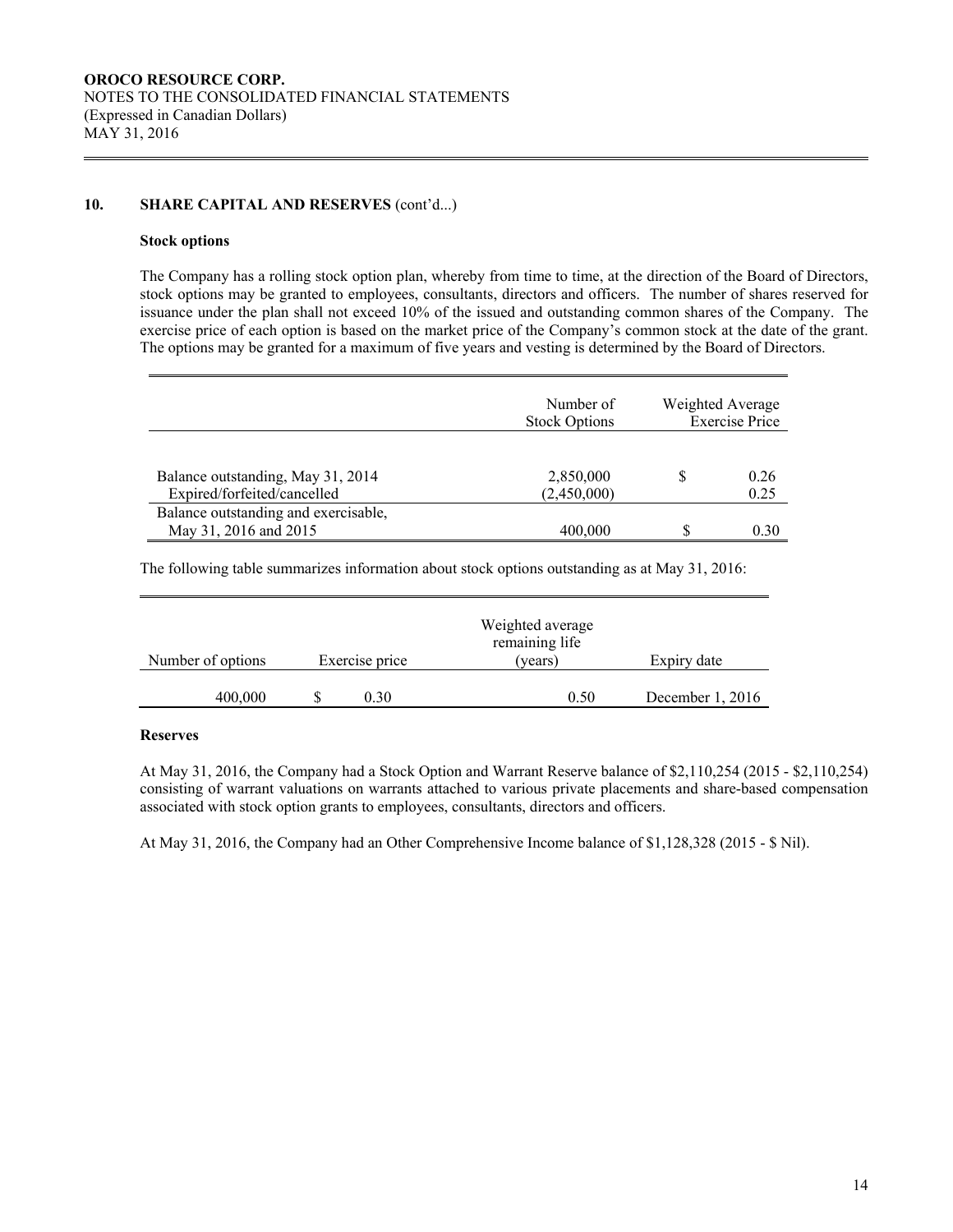## **11. RELATED PARTY TRANSACTIONS**

The Company considers key management personnel to consist of directors and officers. The following expenses were incurred with key management personnel:

|                              | For the year ended<br>May 31, 2016 |  | For the year ended<br>May 31, 2015 |
|------------------------------|------------------------------------|--|------------------------------------|
| Management and director fees | 239,000                            |  | 204,250                            |
| Consulting                   | 12,600                             |  | 9,000                              |
| Professional fees            | 102,000                            |  | 109,500                            |
| Total                        | 353,600                            |  | 322,750                            |

As at May 31, 2016 included in accounts payable and accrued liabilities was \$129,622 (2015 - \$183,545) owing to officers and directors. The amounts owing are unsecured, non-interest bearing and have no fixed repayment terms.

During the year ended May 31, 2016, the Company purchased 300,000 common shares of BC Co, a company related by virtue of a member of the Company's management and a private company owned by the spouse of a director collectively having significant influence in BC Co. (Note 7).

#### **12. SEGMENTED INFORMATION**

The Company operates in one segment being the acquisition and exploration of exploration and evaluation assets located in Mexico. Geographic information is as follows:

As at May 31, 2016

|                                   | Canada    | Mexico   | Total     |
|-----------------------------------|-----------|----------|-----------|
| Equipment                         | 4.057     | 5,560 \$ | 9,617     |
| Exploration and evaluation assets |           | 250,355  | 250,355   |
| Other assets                      | 3,882,052 | 2.528    | 3,884,580 |
| Total assets                      | 3.886.109 | 258,443  | 4.144.552 |

As at May 31, 2015

|                                   | Canada                   | Mexico  | Total     |
|-----------------------------------|--------------------------|---------|-----------|
| Equipment                         | 5,368                    | 6.178   | 11,546    |
| Exploration and evaluation assets | $\overline{\phantom{a}}$ | 219,837 | 219,837   |
| Other assets                      | 3,718,330                | 9.738   | 3,728,068 |
| Total assets                      | 3.723.698                | 235,753 | 3.959.451 |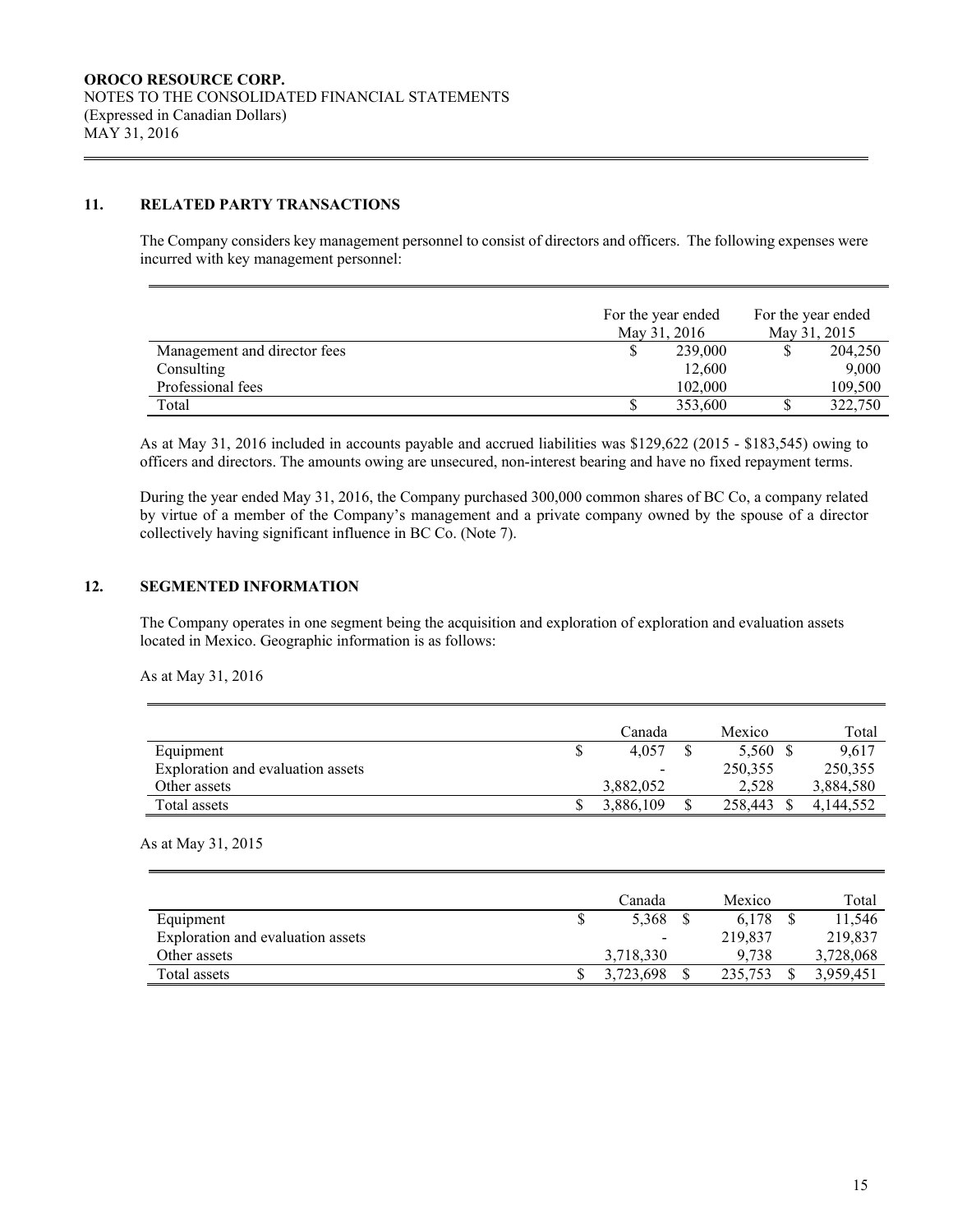# **13. DEFERRED INCOME TAXES**

A reconciliation of income taxes at statutory rates with the reported taxes is as follows:

|                                                                            | 2016           |   | 2015        |
|----------------------------------------------------------------------------|----------------|---|-------------|
| Income (loss) for the year before income taxes and discontinued operations | (738.962)      |   | (1,961,415) |
| Expected income tax (recovery)                                             | (192,000)      | S | (510,000)   |
| Change in statutory, foreign tax, foreign exchange rates and other         | 78,000         |   | (73,000)    |
| Permanent difference                                                       | 57,000         |   | 234,000     |
| Adjustment to prior years provision versus statutory tax returns           | 61,000         |   | (774,000)   |
| Change in unrecognized deductible temporary differences                    | (4,000)        |   | 1,123,000   |
| Total deferred income tax expense                                          | $\blacksquare$ |   |             |

The Company's deferred income tax liability relates to the Mexican mining royalty at the rate of 7.5%, which was enacted in Mexico from January 1, 2014 on a prospective basis and applies to earnings before the deduction of interest, taxes, depreciation and amortization as follows:

The significant components of the Company's deferred tax liabilities are as follows:

|                                                                                        | 2016             | 2015             |
|----------------------------------------------------------------------------------------|------------------|------------------|
| Deferred tax liabilities<br>Exploration and evaluation assets – Mexican mining royalty | 13.443<br>13.443 | 13,443<br>13,443 |

The significant components of the Company's unrecorded deferred tax assets are as follows:

|                                                 |    | 2016           |    | 2015        |
|-------------------------------------------------|----|----------------|----|-------------|
|                                                 |    |                |    |             |
| Deferred tax assets (liabilities)               |    |                |    |             |
| Exploration and evaluation assets               | S  | 779,000        | -S | 790,000     |
| Equipment                                       |    | 1,000          |    | 1,000       |
| Share issue costs                               |    |                |    | 5,000       |
| Available for sale securities                   |    | (123,000)      |    |             |
| Allowable capital loss                          |    | 975,000        |    | 942,000     |
| Non-capital losses available for future periods |    | 1,990,000      |    | 1,888,000   |
|                                                 |    | 3,622,000      |    | 3,626,000   |
| Unrecognized deferred tax assets                |    | (3,622,000)    |    | (3,626,000) |
| Net deferred tax assets                         | \$ | $\blacksquare$ |    |             |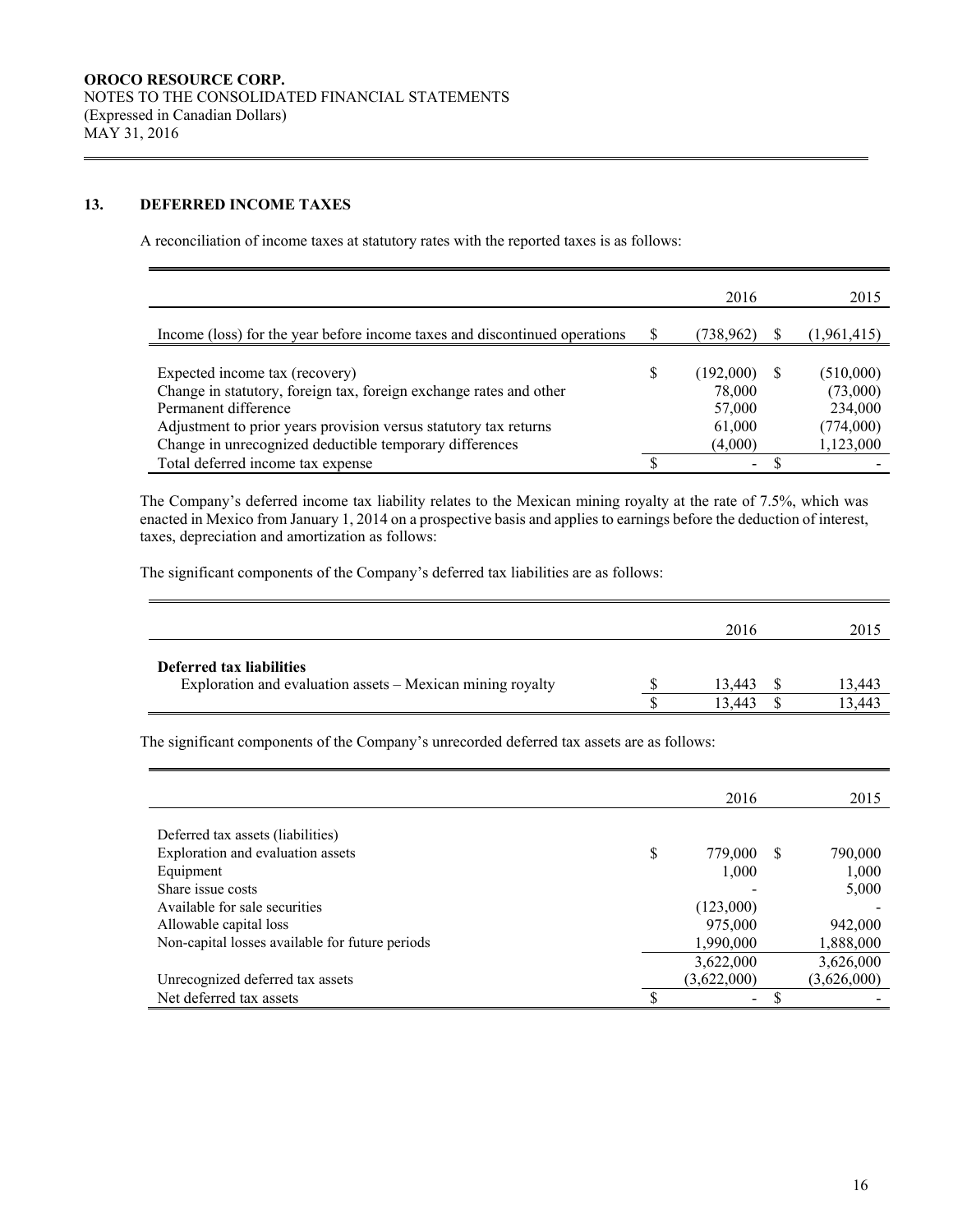## **13. DEFERRED INCOME TAXES** (cont'd...)

The significant components of the Company's temporary differences, unused tax credits and unused tax losses that have not been included on the consolidated statement of financial position are as follows:

|                                                 |           | <b>Expiry Date Range</b> |
|-------------------------------------------------|-----------|--------------------------|
|                                                 | 2016      |                          |
|                                                 |           |                          |
| Temporary differences                           |           |                          |
| Exploration and evaluation assets               | 2,998,000 | No expiry date           |
| Equipment                                       | 2,000     | No expiry date           |
| Allowable capital loss                          | 3,750,000 | No expiry date           |
| Available for sale securities                   | (948,000) | No expiry date           |
| Non-capital losses available for future periods | 7,639,000 | 2017 to 2036             |

Tax attributes are subject to review, and potential adjustment, by tax authorities.

# **14. SUPPLEMENTAL CASH FLOW INFORMATION**

|                                                                                      | For the year ended |            |      | For the year ended |
|--------------------------------------------------------------------------------------|--------------------|------------|------|--------------------|
|                                                                                      | May 31, 2016       |            |      | May 31, 2015       |
| Interest paid<br>Taxes paid                                                          | S                  |            | - \$ |                    |
| Non-cash transactions not included in investing or financing activities              |                    |            |      |                    |
| Exploration and evaluation assets included in accounts payable                       | S                  | $3,105$ \$ |      | 2,939              |
| Available for sale securities received for partial repayment of<br><b>First Note</b> |                    | 204,058    |      |                    |
| Available for sale securities received for settlement of<br>Second Note              | S                  | 1,072,500  | -S   |                    |
| Unrealized gain on fair value of available for sale securities                       |                    | 1.128.328  |      |                    |

## **15. FINANCIAL INSTRUMENT RISK AND CAPITAL**

The Company's objectives when managing capital are to identify, pursue and complete the exploration and development of mineral properties, to maintain financial strength, to protect its ability to meet its on-going liabilities, to continue as a going concern, to maintain creditworthiness and to maximize returns for shareholders over the long term. The Company does not have any externally imposed capital requirements to which it is subject. Capital of the Company comprises shareholders' equity. There has been no significant change in the Company's objectives, policies and processes for managing its capital during the year ended May 31, 2016.

The Company manages the capital structure and makes adjustments to it in light of changes in economic conditions and the risk characteristics of the underlying assets. To maintain or adjust the capital structure, the Company may attempt to issue new shares. The Company's investment policy is to invest its cash in financial instruments in high credit quality financial institutions with terms to maturity selected with regards to the expected timing of expenditures from continuing operations.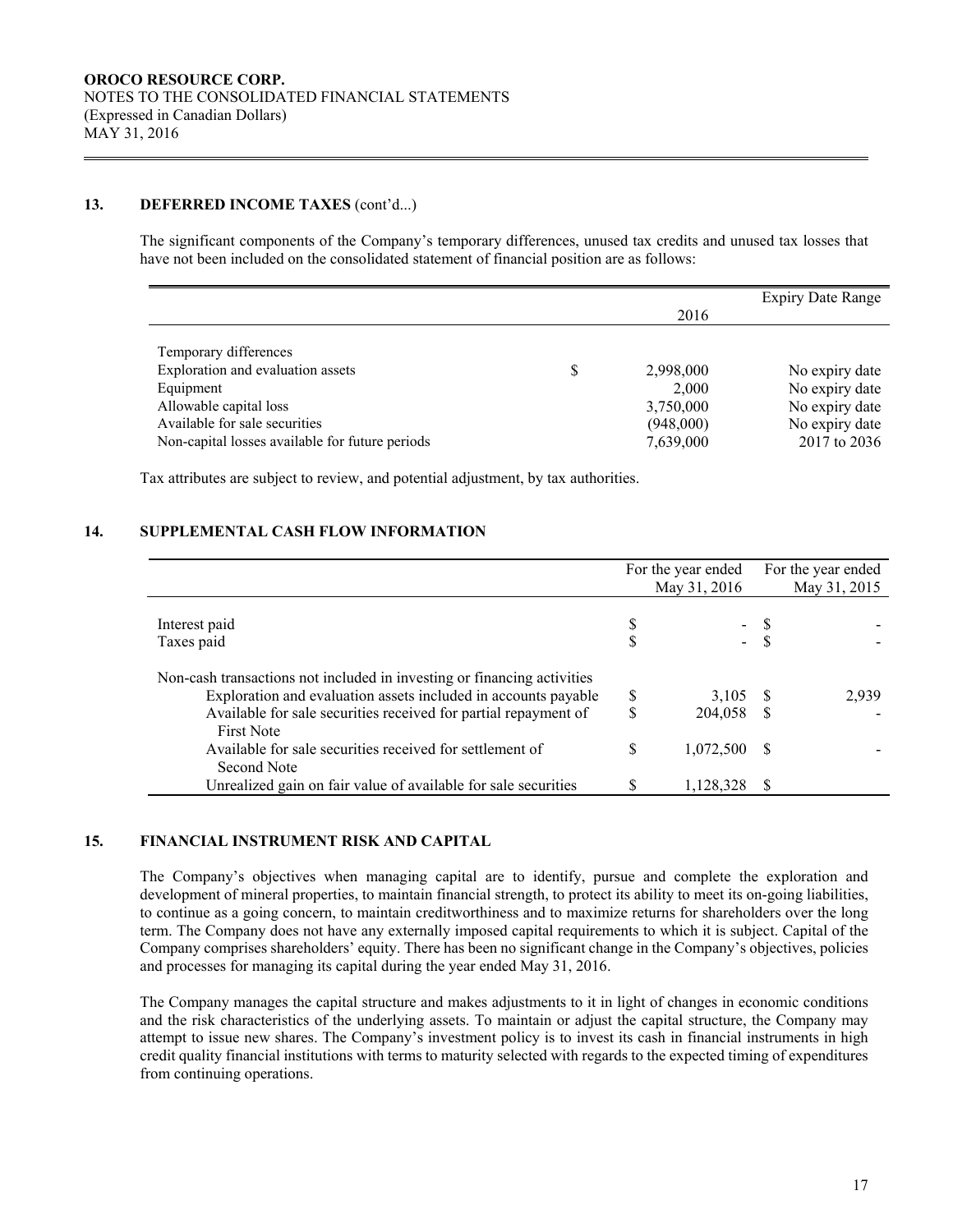## 15. FINANCIAL INSTRUMENT RISK AND CAPITAL (cont'd...)

#### **Fair value hierarchy**

The Company's financial instruments recorded at fair value require disclosure about how the fair value was determined based on significant levels of inputs described in the following hierarchy:

Level 1 - Quoted prices are available in active markets for identical assets or liabilities as of the reporting date. Active markets are those in which transactions occur in sufficient frequency and value to provide pricing information on an ongoing basis.

Level 2 - Pricing inputs are other than quoted prices in active markets included in level 1. Prices in level 2 are either directly or indirectly observable as of the reporting date. Level 2 valuations are based on inputs including quoted forward prices for commodities, time value and volatility factors, which can be substantially observed or corroborated in the market place.

Level 3 - Valuations in this level are those with inputs for the asset or liability that are not based on observable market data.

#### **Management of Industry Risk**

The Company is engaged in mineral exploration and manages related industry risk issues directly. The Company may be at risk for environmental issues and fluctuations in commodity pricing as well as changes in foreign government policy. Management is not aware of and does not anticipate any significant environmental remediation costs or liabilities in respect of its current operations; however it is not possible to be certain that all aspects of environmental issues affecting the Company, if any, have been fully determined or resolved.

#### **Management of Financial Risk**

The carrying value of cash, receivables, notes receivable and accounts payable and accrued liabilities approximated their fair value because of the short-term nature of these instruments. Cash is measured at a level 1 of the fair value hierarchy. The Goldgroup shares recorded in available for sale securities are measured at a level 1 of the fair value hierarchy and the BC Co shares recorded in available for sale securities are measured using level 3 of the fair value hierarchy based on cost at time of acquisition. Second note receivable derivative is measured using level 3 of the fair value hierarchy based on estimates as disclosed in Note 6. The Company's financial instruments are exposed to certain financial risks, which include credit risk, liquidity risk, and market risk.

## **Credit Risk**

Credit risk is the risk that one party to a financial instrument will fail to discharge an obligation and cause the other party to incur a financial loss. The Company's primary exposure to credit risk is on its First Note receivable and its bank accounts. The bank accounts are mainly held with a major Canadian bank and this minimizes the risk to the Company.

## **Liquidity Risk**

Liquidity risk is the risk that the Company will not have sufficient funds to meet its financial obligations when they are due. The Company manages liquidity risk through the management of its capital structure and financial leverage as outlined above. The Company monitors its ability to meet its short-term exploration and administrative expenditures by raising additional funds through share issuance when required. All of the Company's financial liabilities have contractual maturities of 30 days or due on demand and are subject to normal trade terms. The Company does not have investments in any asset-backed deposits.